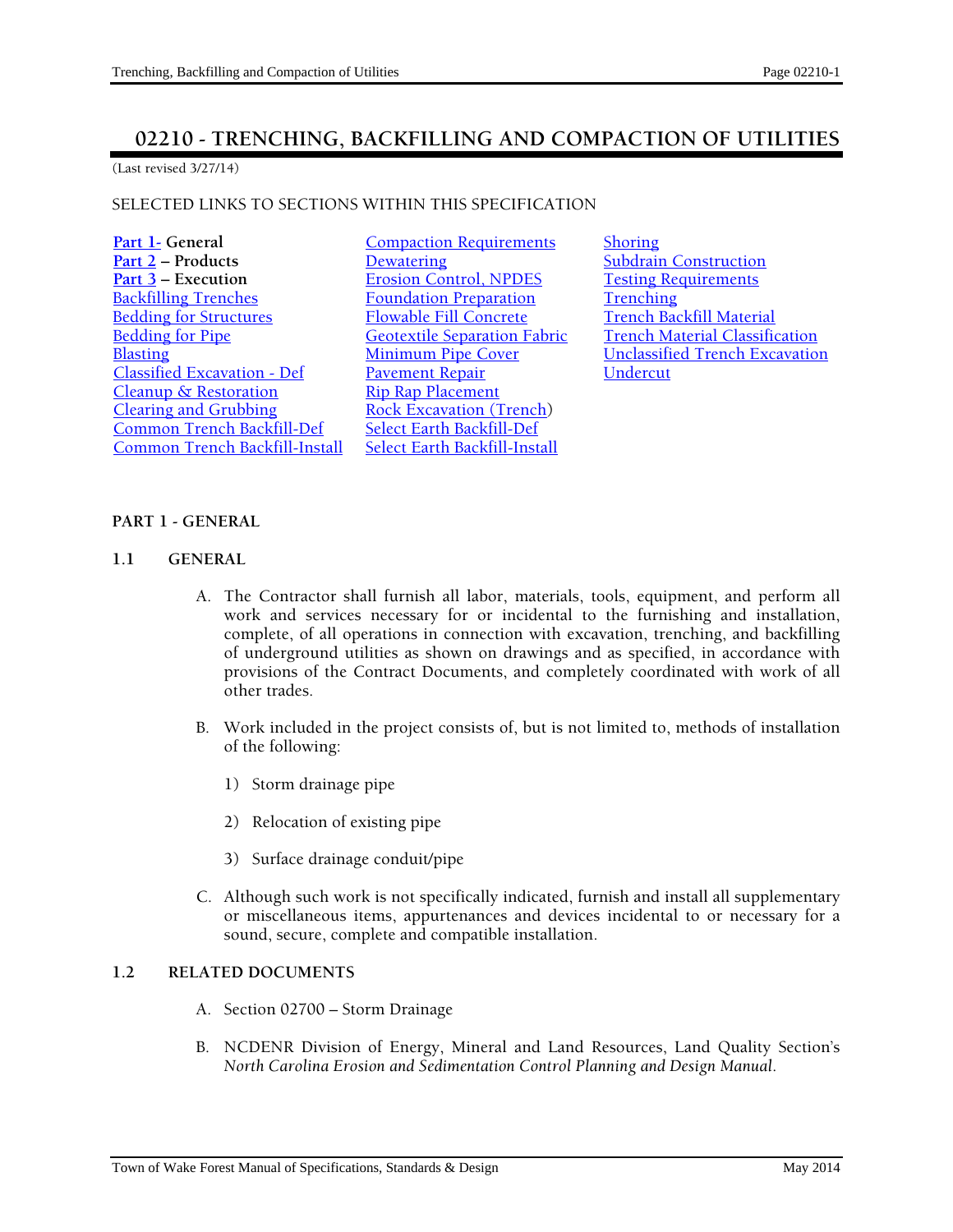- C. OSHA *Standard 29 CFR Part 1910.109*, NCDOT Rules for Transporting Explosives, and local Fire Department Regulations with regard to blasting.
- D. OSHA Standard 29 CFR Part 1926, "Safety and Health Regulations for Construction," Subpart P "Excavations," Standard Number 1926.650, latest revision.

# **1.3 SUMMARY**

- A. This section includes:
	- 1) Excavating and backfilling trenches for buried water, sewer, storm drainage, buried utility structures, and appurtenances.
	- 2) Preparing subgrade for buried water and sewer, buried utility structures, and appurtenances.
- B. Construction and materials related to this section but covered elsewhere:
	- 1) Erosion Control: North Carolina Sediment Control Law.

## **1.4 DEFINITIONS**

For the purposes of this specification, the following definitions refer to storm drainage systems that come under the authority of the Town of Wake Forest as specified within this section and other sections of this Manual.

- A. **Backfill:** Soil materials used to fill an excavated trench.
	- **1) Initial Backfill** (Carefully Compacted Select Earth Backfill): Backfill placed beside and up to 12 inches above the top of the pipe in a trench, including haunches to support sides of pipe.
	- **2) Final Backfill** (Common Trench Backfill): Backfill placed over the initial backfill to fill a trench.

In terms of volume, backfill is defined as a compacted post-construction volume inplace.

- B. **Bedding Course:** Layer of loosely placed select backfill material meeting NCDOT Class II, Type 1 (washed or unwashed crushed stone screenings) or Class III, Type 1 (NCDOT 2S or 2MS fine aggregate). See Standard Detail 2.53 for visual description of bedding (layer B1).
- C. **Borrow:** Borrow shall consist of approved fill material imported from off-site.
- D. **Town Engineer:** The Town Engineer or his/her designated representative.
- E. **Town:** Refers to the Town of Wake Forest.
- F. **Classified Excavation (undercut):** Classified excavation shall consist of the removal and satisfactory disposal of all unsuitable material located below subgrade elevation. Where excavation to the finished grade section results in a subgrade or slopes of muck, peat, matted roots, etc., the Contractor shall remove such material below the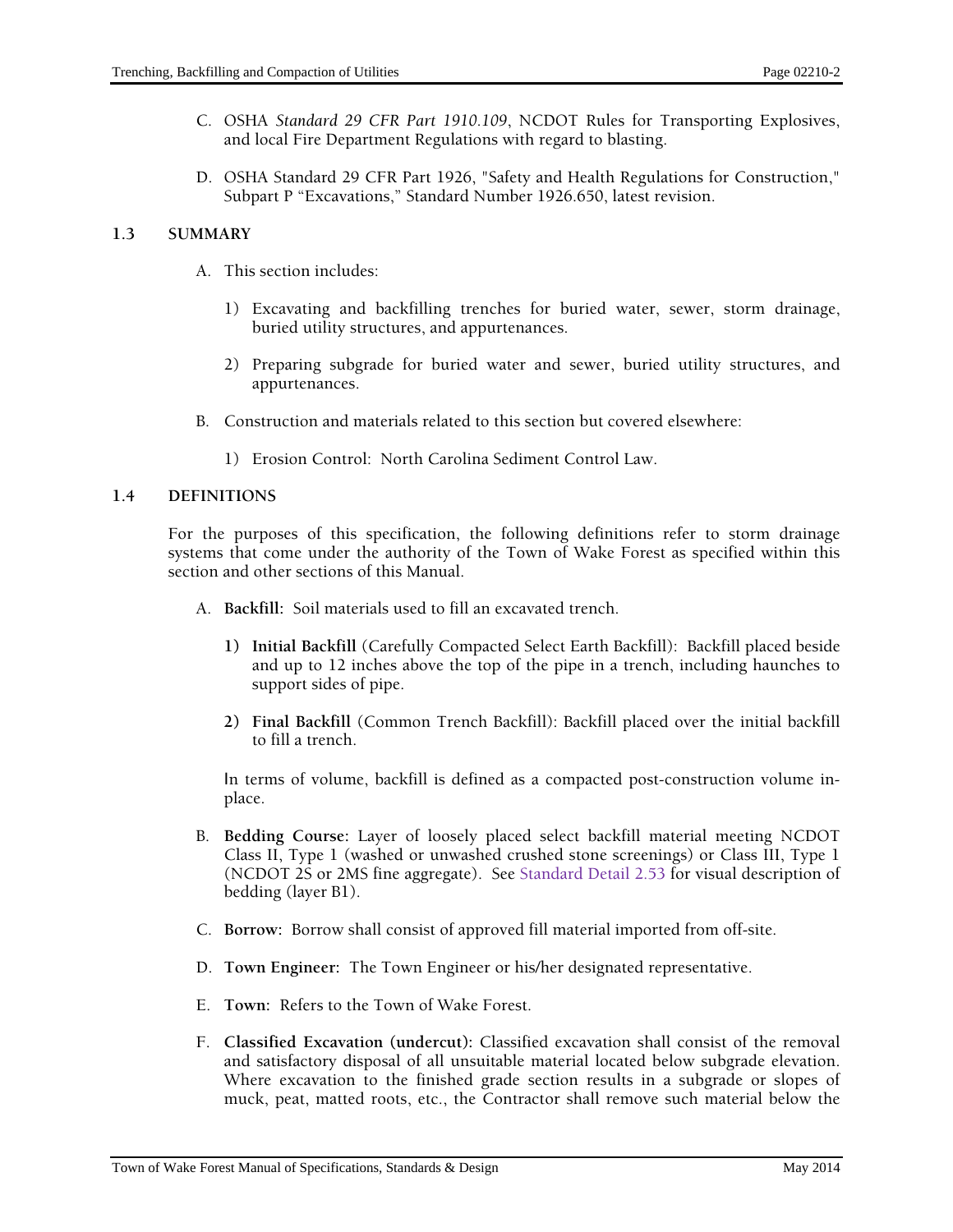grade shown on the plans or as directed; and areas so excavated shall be backfilled with approved select fill or stone as ordered by the Town's Engineer. See also paragraph U, Unclassified Excavation.

- G. **Clearing:** Clearing shall consist in the felling, cutting up, and satisfactory disposal of trees and other vegetation designated for removal in accordance with these specifications.
- H. **Competent Person**: Competent Person means one who is capable of identifying existing and predictable hazards in the surroundings or working conditions which are unsanitary, hazardous, or dangerous to employees, and who has authorization to take prompt corrective measures to eliminate them.
- I. **Contractor:** Refers to a Contractor licensed in the State of North Carolina to perform public utility construction.
- J. **Easement:** A grant of one or more of the property rights by the property owner for limited use of private land for a public or quasi-public purpose and within which the owner of the property shall not erect any permanent structures except when authorized by the Town. Ownership of the land remains with the second party.
- K. **Foundation Stone:** Clean well-graded stone, authorized by the Town's Engineer, used to strengthen and/or provide support to an otherwise weak subgrade. Foundation stone is placed and the subgrade improved before bedding stone is placed. Where voids may cause migration of native or backfill material, use well graded material without voids (coarse sands; [Unified Soil Classification System] SC, SM). See Standard Detail 2.53 for visual description of Foundation stone (layer "B2").
- L. **Grubbing:** Grubbing shall consist of the removal of roots 3 inch and larger, organic matter, debris and stumps and the disposal thereof.
- M. **Haunching:** Layer of clean coarse stone placed and compacted up to the springline of the pipe. Where voids may cause migration of native or backfill material, use well graded material without voids (coarse sands; [Unified Soils Classification System] SC, SM). See Standard Detail 2.53 for visual description.
- N. **Rock Excavation for Trenches and Pits:** Rock excavation for trenches and pits includes removal and disposal off-site of materials and obstructions encountered that cannot be practically excavated with a track-mounted power excavator equivalent to a Caterpillar Model No. 325 or equivalent equipped with new rock teeth. Practical excavation is defined as the ability to remove at least 30 cubic yards during one hour of continuous digging. Trenches in excess of 10 feet in width and pits in excess of 30 feet in either length or width are classified as open excavation.
- O. **Rock in Open Excavation:** All boulder, solid ledges, bedded deposits, unstratified masses, and conglomerations of material so firmly cemented as to possess the characteristics of solid rock. Rock in open excavations includes removal and disposal on-site of materials and obstructions encountered in general excavation other than trenches and pits that cannot be dislodged and excavated with modern, trackmounted, heavy-duty excavating equipment without drilling, blasting, or ripping. Rock is defined as material which cannot be effectively excavated during general grading with a D-8 or equivalent dozer drawing a new single-tooth ripper. Effective excavation is defined as the ability to remove 10 cubic yards or more of material after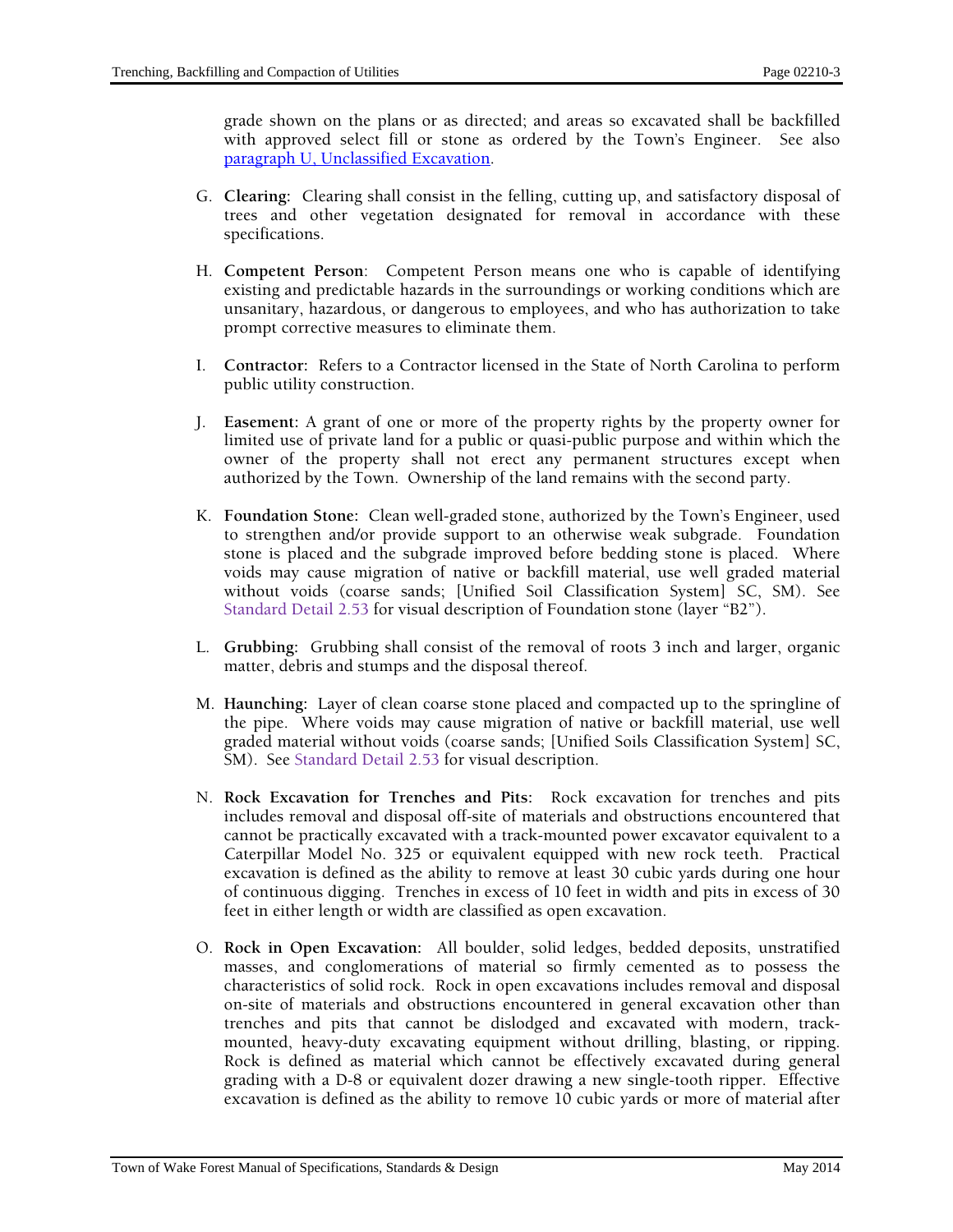one hour of continuous ripping. Typical of materials classified as Rock in Open Excavation are boulders larger than 1-1/2 cubic yards or more in volume, solid rock, rock in ledges, and rock-hard cementitious aggregate deposits.

- P. **Shall:** Means a mandatory requirement.
- Q. **Structures**: Buildings, footings, foundations, retaining walls, slabs, tanks, curbs, mechanical and electrical appurtenances, or other man-made stationary features constructed above or below the ground surface.
- R. **Subgrade:** Surface or elevation remaining after completing the trench excavation or, the top surface of a backfill (stone or soil) immediately below the pipe conduit or pipe bedding, as applicable.
- S. **Topsoil:** A native, imported, or modified soil which is primarily organic in nature, free of rocks, clumps of clayey soils and otherwise friable in texture.
- T. **Trench Borrow:** Trench borrow shall consist of approved material imported from offsite for use as fill or backfill required to be placed in trenches either as initial carefully controlled select backfill or final common trench backfill. Trench borrow shall not be used until all suitable trench excavation material has been placed in the trench, unless authorized by the Town's Engineer. Unless otherwise designated on the plans and in the contract documents, the Contractor shall make his own arrangements for obtaining borrow and pay all costs involved.
- U. **Unclassified Excavation:** Removal and disposal of any and all material above subgrade elevation, except solid rock and undercut excavation, located within the limits of construction. See also paragraph F, Classified Excavation.
- V. The following are industry abbreviation for various pipe materials:
	- 1) **CAP**: Corrugated Aluminum Pipe
	- **2) PCP**: Plain Concrete Pipe
	- 3) **RCP**: Reinforced Concrete Pipe.

## **1.5 SUBMITTALS**

- A. Submit respective pipe or conduit manufacturer's data regarding methods of installation, jointing and general recommendations.
- B. Submit product data and a sample of drainage fabric or separation fabric and fully document each with specific location or stationing information, date, and other pertinent information.
- C. Submit test reports and fully document each with specific location or stationing information, date and other pertinent information.
	- 1) See paragraph 1.6.A below regarding Geotechnical Testing Agency Qualifications.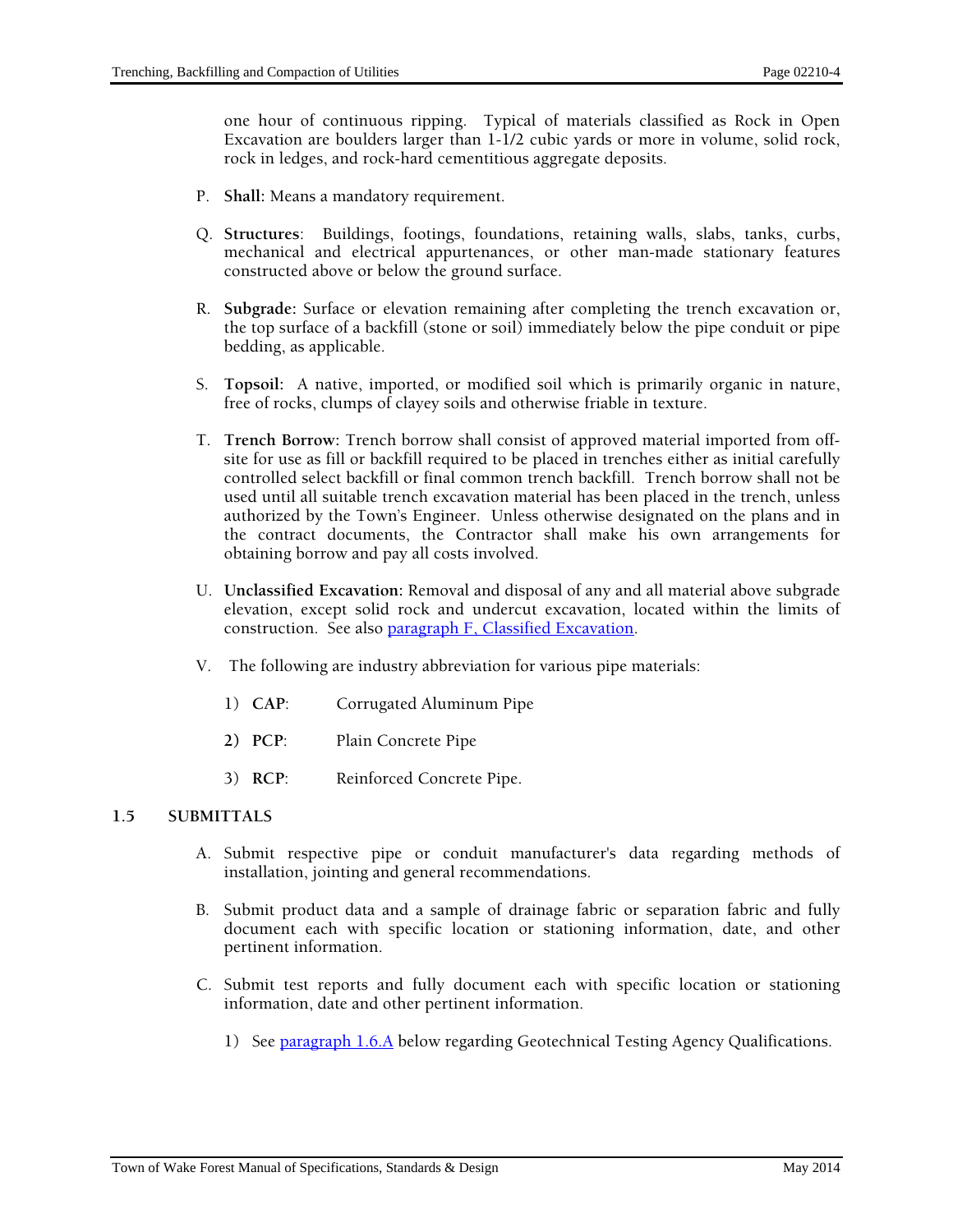- 2) **Material Test Reports**: Provide from a qualified testing agency which either indicate or interpret test results for compliance of the following requirements indicated:
	- a. Classification according ASTM D2487 of each select on-site or borrow soil proposed for backfill, unless otherwise directed by Town's Engineer.
	- b. Laboratory compaction curve according to ASTM D698 for each select on-site or borrow soil material proposed for backfill.

#### D. **Blasting:**

- 1) Contract the Town of Wake Forest Inspections Department.
- E. **Product Data:** 
	- 1) Each type of plastic warning tape
	- 2) Stabilization/Separation fabric
	- 3) Drainage Fabric

#### **1.6 QUALITY ASSURANCE**

A. **Geotechnical Testing Agency Qualifications:** An independent testing agency qualified according to ASTM E329 to conduct soil materials and rock-definition testing as documented according to ASTM D3740 and ASTM E548. Testing Lab to be AMRL (AASHTO Materials Reference Laboratory) and CCRL (Cement and Concrete Reference Laboratory) certified.

The testing laboratory shall be approved by the Town's Engineer and will be responsible for conducting and interpreting tests. The testing laboratory shall state in each report whether or not the test specimens conform to all requirements of the Contract Documents and specifically note any deviation.

Specific test and inspection requirements shall be as specified herein.

- B. Comply with all codes, laws, ordinances, and regulations of governmental authorities having jurisdiction over this part of the work.
- C. The Contractor shall comply with applicable requirements of NCDENR Division of Energy, Mineral and Land Resources, *North Carolina Erosion and Sedimentation Control Planning and Design Manual*, latest revisions.
- D. Comply with applicable requirements of NFPA 495, *Explosive Materials Code,* latest revisions.

#### **1.7 QUALITY STANDARDS**

A. For convenience, reference is made in succeeding paragraphs to specific portions of various standards. Also, modifications and additions are made. Neither the reference nor the modifications are intended to de-emphasize any other portion of the standards.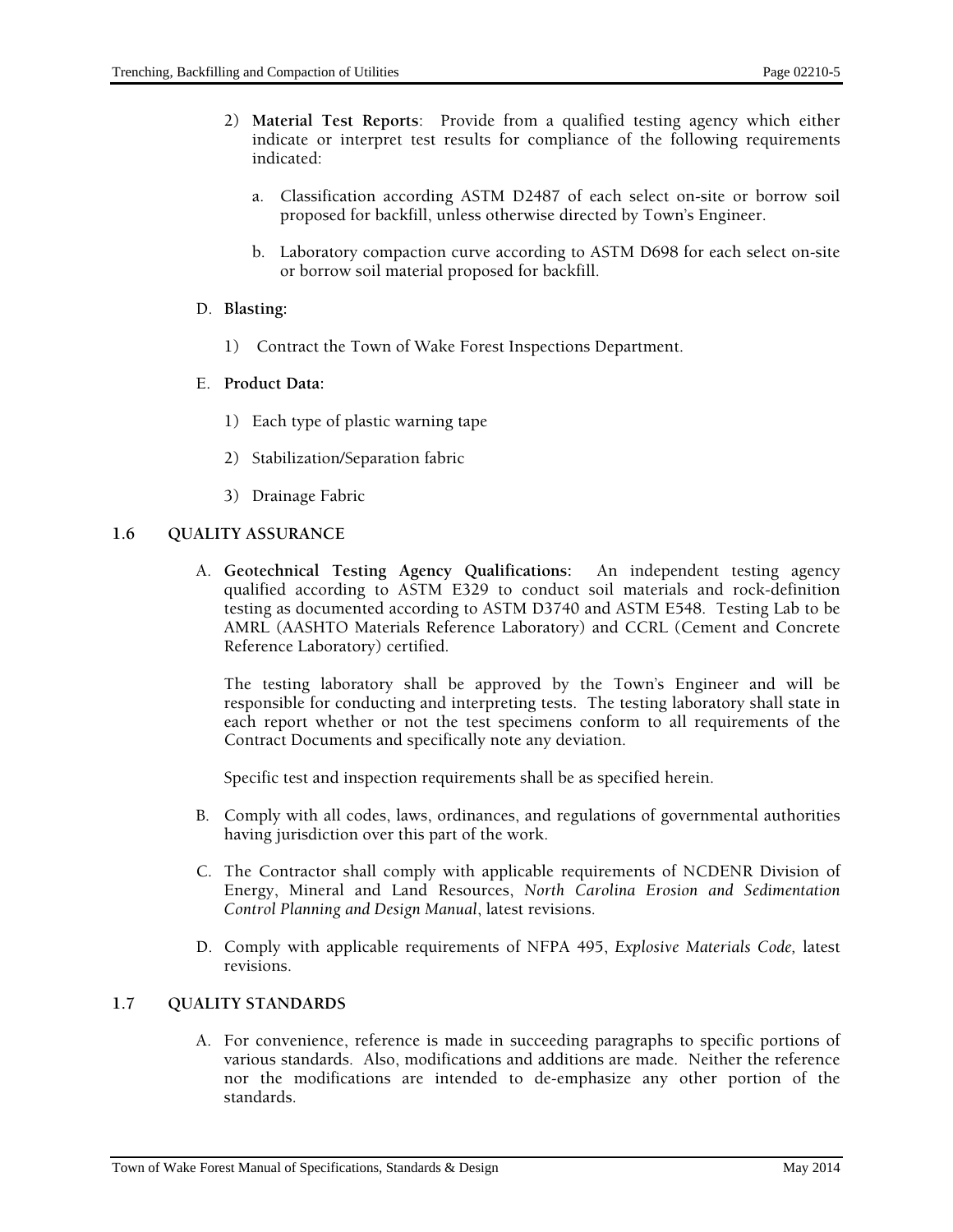- B. It is the intent of this specification that whenever a procedure or technique is not called out herein, that the industry standard, as represented by ACI, ASTM or other appropriate recommendation, shall be used.
- C. Materials and operations shall comply with the latest revision of the Codes and Standards listed below:

#### American Society for Testing and Materials

| ASTM C33                                                         | Concrete Aggregates                                                                                                                                                    |  |
|------------------------------------------------------------------|------------------------------------------------------------------------------------------------------------------------------------------------------------------------|--|
| ASTM D698                                                        | Test Method for Laboratory Compaction Characteristics of Soil<br>Using Standard Effort (12,400 ft-lbf/ft <sup>3</sup> ) (Standard Proctor)                             |  |
| ASTM D1556                                                       | Standard Method of Test for Density of Soil in Place by the<br>Sand-Cone Method                                                                                        |  |
| ASTM D1557                                                       | Test Method for Laboratory Compaction Characteristics of Soil<br>Using Modified Effort (56,000 ft-lbf/ft3) (Modified Proctor)                                          |  |
| ASTM D2049                                                       | Standard Method of Test for Relative Density of Cohesionless<br>Soils                                                                                                  |  |
| ASTM D2167                                                       | Standard Method of Test for Density of Soil in Place by the<br>Rubber-Balloon Method                                                                                   |  |
| ASTM D2487                                                       | Standard Classification of Soils for Engineering Purposes<br>(Unified Soil Classification System)                                                                      |  |
| ASTM D2922                                                       | Test Methods for Density of Soil and Soil-Aggregate in Place<br>by Nuclear Methods (Shallow Depth)                                                                     |  |
| ASTM D3740                                                       | Standard Practice for Minimum Requirements for Agencies<br>Engaged in the Testing and/or Inspection of Soil and Rock as<br>Used in Engineering Design and Construction |  |
| ASTM D4253                                                       | Standard Test Methods for Maximum Index Density and Unit<br>Weight of Soils Using a Vibratory Table.                                                                   |  |
| ASTM D4254                                                       | Test Method for Minimum Index Density and Unit Weight of<br>Soils and Calculation of Relative Density.                                                                 |  |
| <b>ASTM D4318</b>                                                | Test Method for Liquid Limit, Plastic Limit, and Plasticity<br>Index of Soils.                                                                                         |  |
| <b>ASTM E329</b>                                                 | Standard Specification for Agencies Engaged in Construction<br>Inspection and/or Testing                                                                               |  |
| <b>ASTM E548</b>                                                 | Standard Guide for General Criteria Used for Evaluating<br>Laboratory Competence                                                                                       |  |
| American Association of State Highway & Transportation Officials |                                                                                                                                                                        |  |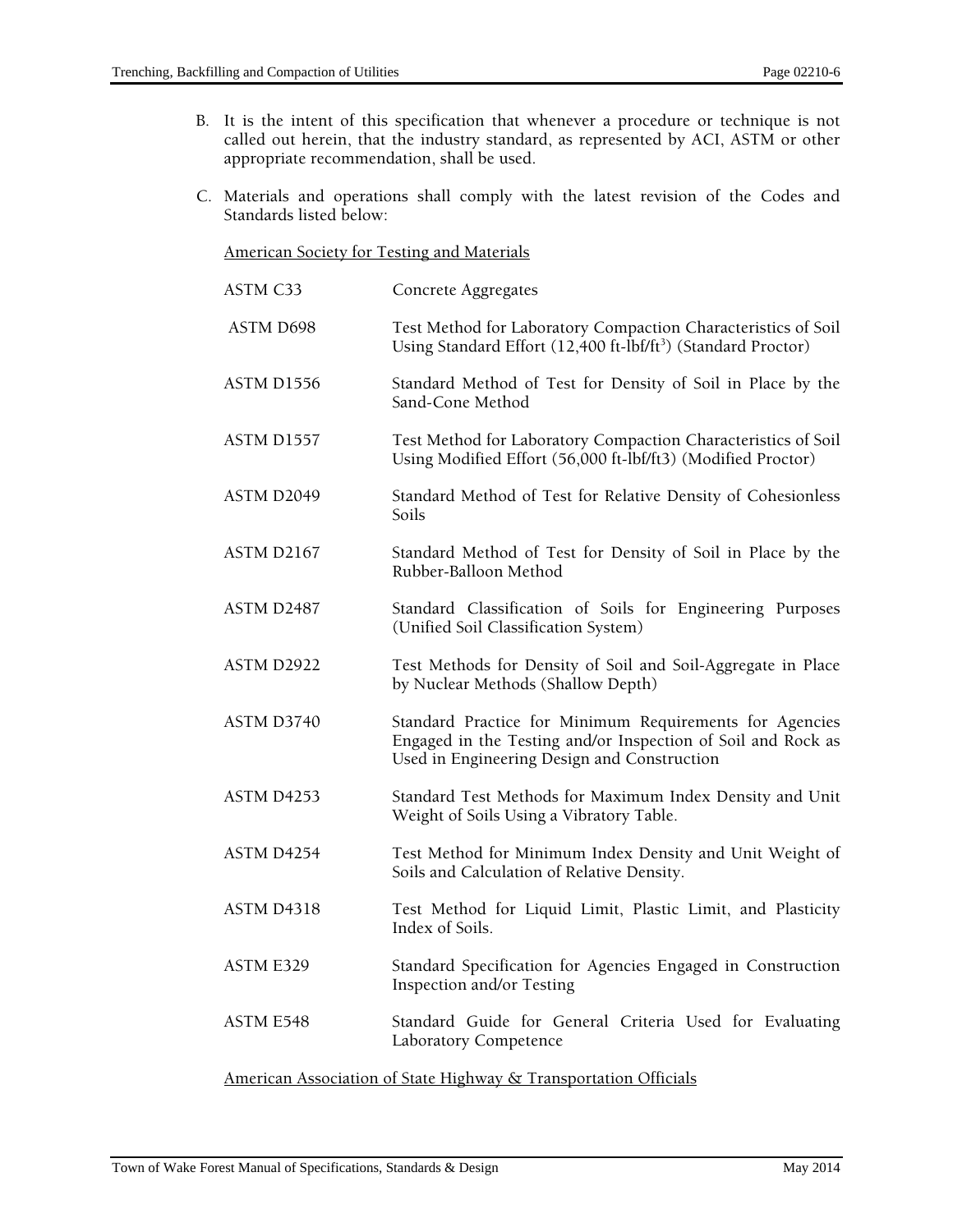| <b>AASHTO T99</b>          | The Moisture-Density Relations of Soils<br>using<br>a<br>5.5-pound Rammer and a 12-inch drop.    |  |
|----------------------------|--------------------------------------------------------------------------------------------------|--|
| AASHTO T180                | Moisture Density Relations of Soils<br>The<br>using<br>a<br>10-pound Rammer and an 18-inch drop. |  |
| AASHTO M145                | The Classification of Soils and Soil-Aggregate Mixtures for<br>Highway Construction Purposes.    |  |
| D. Standard Abbreviations: |                                                                                                  |  |
| <b>AASHTO</b>              | American Association of State Highway Transportation<br>Officials.                               |  |
| <b>ACI</b>                 | American Concrete Institute                                                                      |  |
| <b>ACPA</b>                | American Concrete Pipe Association                                                               |  |
| <b>ANSI</b>                | American National Standards Institute                                                            |  |
| <b>AREA</b>                | American Railway Engineers Association                                                           |  |
| <b>ASCE</b>                | American Society of Civil Engineers                                                              |  |
| <b>ASTM</b>                | American Society for Testing and Materials                                                       |  |
| <b>FS</b>                  | <b>Federal Specifications</b>                                                                    |  |
| <b>MSDS</b>                | Material Safety Data Sheets                                                                      |  |
| <b>NCDENR</b>              | NC Department of Environment and Natural Resources                                               |  |
|                            |                                                                                                  |  |

# **NCDOT** North Carolina Department of Transportation

**NPDES** National Pollutant Discharge Elimination System

**OSHA** Occupational Safety and Health Administration

**USACOE** United States Army Corps of Engineers

# **1.8 PROJECT CONDITIONS**

- A. **Demolition:** Demolish and completely remove from the site existing underground utilities indicated on the plans to be removed. Coordinate with applicable utility companies to shut off services if other active utility lines are involved.
- B. **Environmental Wetlands:** Before crossing or entering into any jurisdictional wetlands, contractor shall verify whether or not a wetlands permit has been obtained for the encroachment and whether special restrictions have been imposed in that permit. Care shall be taken to prevent draining or otherwise destroying nonpermitted wetlands. Restore as stated on either the project drawings, the contract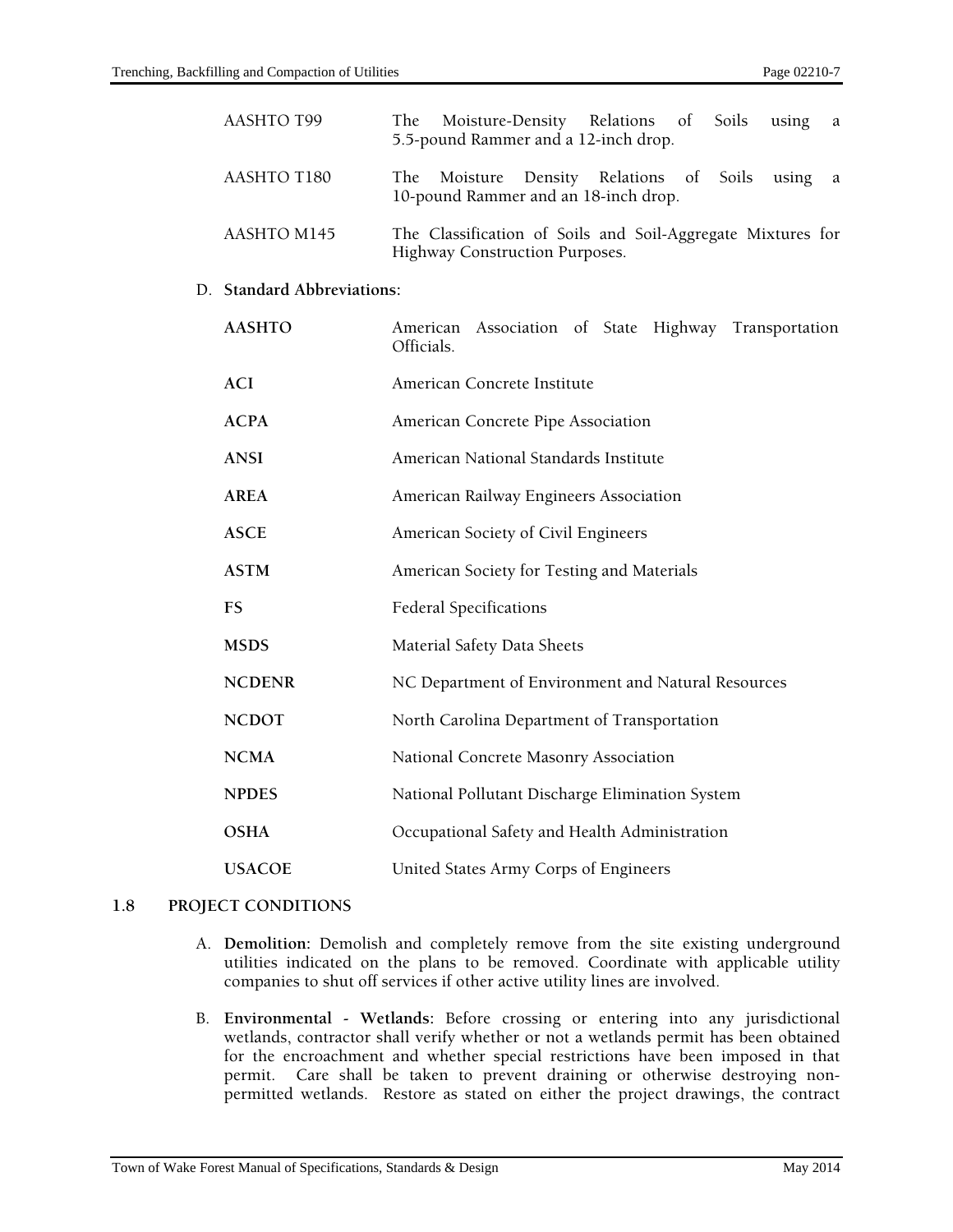documents, and/or as noted in the permit. All crossings, disturbances, and encroachments into wetlands shall be subject to US Army COE and NC Division of Water Resources Water Quality Permitting Section approval and permitting requirements and conditions.

- C. **Environmental Buffer Crossing Requirements:** Before crossing streams or ditches, buffers (verify specific buffer), lakes, or rivers, the Contractor shall verify whether either the line is exempt or a permit has been obtained to encroach into a nutrient sensitive river basin buffer and if so, to what extent work is permitted to occur. Unless otherwise permitted, shown on the contract drawings, or exempted by NCDENR or other proper authority, water and sewer crossing stream, river, pond, or lake buffers are to be as near perpendicular as possible (the crossing is considered to be perpendicular if it intersects the stream or surface water between an angle of 75 and 105 degrees). Do not disturb more than 40 linear feet (longitudinal) of riparian buffer. When permitted to encroach into zone 1 (the lower 30 feet beside the stream or water), adhere to all of the following minimum, but not necessarily limited to, Best Management Practices in during construction.
	- 1) Woody vegetation is cleared by hand. No grading allowed.
	- 2) Stumps to remain except in trench where trees are cut. Minimize disturbance to roots in buffer zone.
	- 3) Backfill trench with the excavated soil immediately following installation.
	- 4) Do not use fertilizer except for the one-time application to reestablish vegetation.
	- 5) Minimize removal of woody vegetation, the amount of disturbed area, and the time the disturbed area remains disturbed.
	- 6) Take measures to ensure diffuse flow of water through the buffer after construction.
	- 7) In wetland areas, use mats to minimize soil disturbance.
	- 8) Schedule work in buffers to ensure exposure of denuded surface in the buffer is kept to a minimum.
	- 9) Wells: If buffer distance cannot be obtained at either a public or private water supply well, the well is to be abandoned per the requirements of the Wake County Health Department and NCAC 15A Subchapter 2C, Section .0100, *Well Construction Standards*.

#### D. **Geotechnical Investigation**

1) Where a Geotechnical report has been provided to the Contractor by the Town, the data on sub-surface soil conditions is not intended as a representation or warranty of the continuity of such conditions between borings or indicated sampling locations. It shall be expressly understood that the Town of Wake Forest will not be responsible for any interpretations or conclusions drawn there from by the Contractor. The data is made available for the convenience of the Contractor.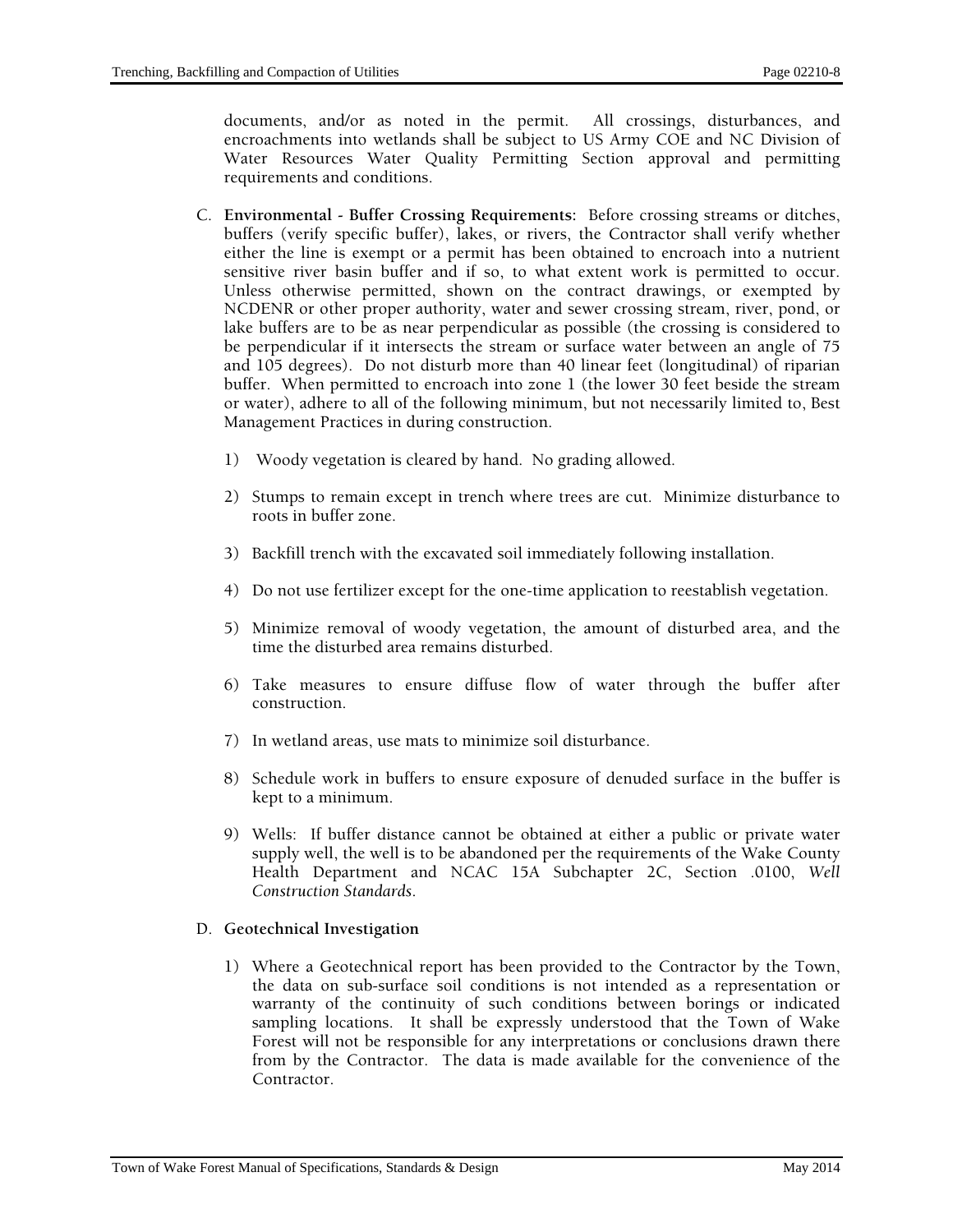2) In addition to any report that may be made available to the Contractor, the Contractor is responsible for performing any other soil investigations felt necessary for proper evaluation of the site for the purposes of planning and/or bidding the project, at no additional cost to the Town of Wake Forest.

#### E. **Protection of pavement**

Debris from the site shall be removed in such a manner as to prevent spillage. Keep pavement and area adjacent to site clean and free from mud, dirt, dust, and debris at all times. Employ the necessary measures required to meet this requirement.

## **1.9 SERVICE INTERRUPTION**

For service interruption, operation of valves, taps, fire hydrant operation, etc, contact the City of Raleigh Public Utilities Operations Division at 919.996.2737 between the hours of 7:30 AM and 4:00 PM. After 4:00 PM, call the after hour's emergency number at 919.829.1930. Provide a minimum of 48 hours notice or desired utility interruption or necessary operation of valves or hydrants.

Refer to the following link regarding service interruption: http://www.raleighnc.gov/home/content/PubUtilAdmin/Articles/WaterandSewerFAQs.html

For any other utility, contact the applicable utility agency.

## **1.10 COORDINATION**

- A. The City of Raleigh Public Utilities Department will be the sole operator of all valves and hydrants within the Town of Wake Forest. Coordinate all utility service interruptions with the City of Raleigh Public Utilities Department.
- B. Coordinate tie-ins to municipal roadway system with the Town of Wake Forest and to NCDOT roadways with Wake County Division Engineer's office.
- C. When traffic signals, loops, or their appurtenances are likely to be damaged or interfere with construction, coordinate temporary operation with the NCDOT and/or the applicable agency having jurisdiction of the signals. Provide a minimum of 1 weeks' notice prior to anticipated disturbance or interruption. At the discretion of the Town's Engineer, the notice may be required to be published in the newspaper.
- D. Repair of pavement markings: When cuts are made through any paved surface and the cuts extend through the pavement markings, the replaced pavement shall be marked to match the existing.
- E. Benchmark/Monument Protection: Protect and maintain benchmarks, monuments or other established reference points and property corners. If disturbed or destroyed, they must be replaced at Contractor's own expense by a Licensed Professional Surveyor and to the full satisfaction of Owner/Town of Wake Forest.
- F. Contact *"NC One Call"* at 811 before digging.



# **1.11 PUBLIC CONVENIENCE**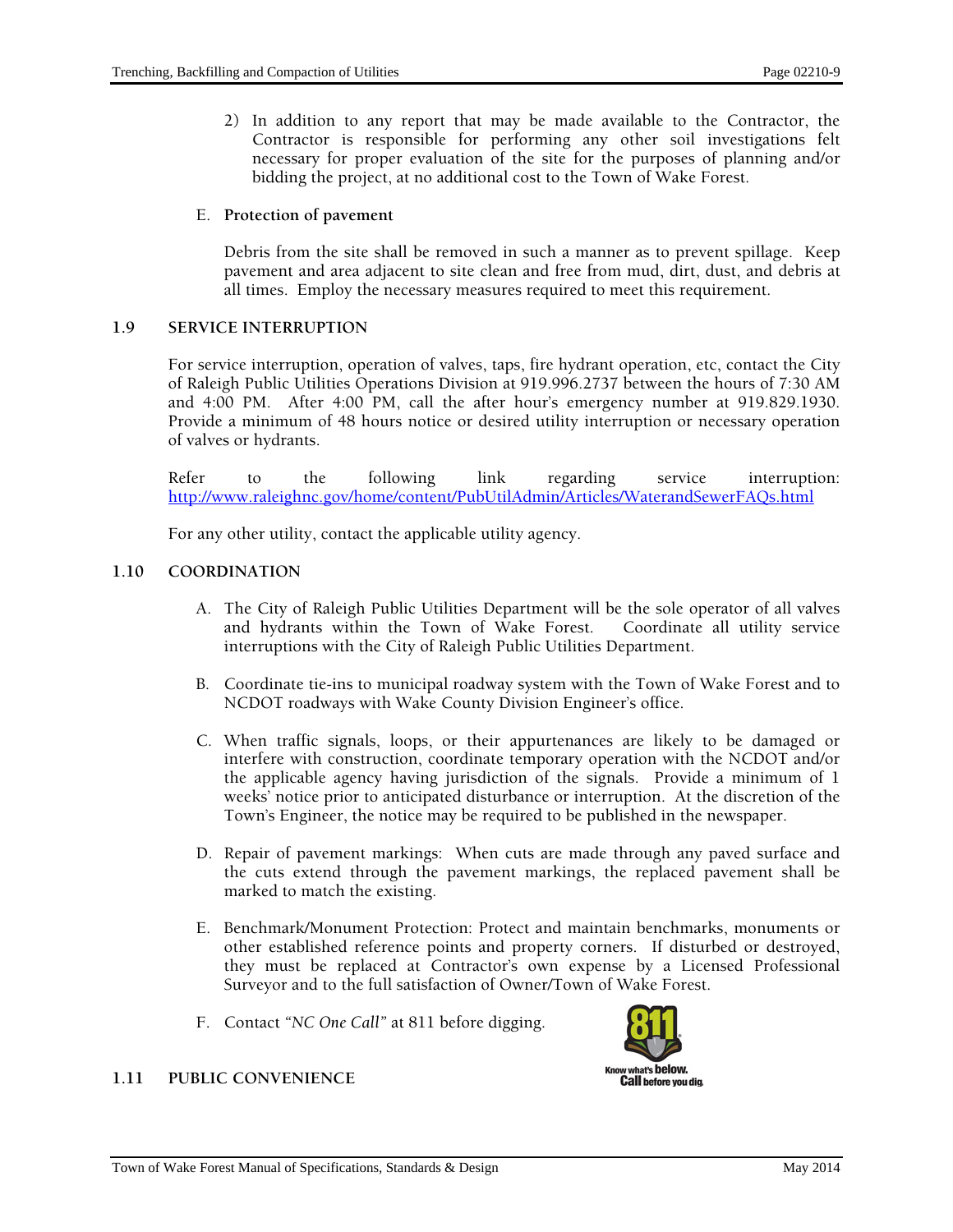The contractor shall at all times so conduct his work as to ensure the least possible inconvenience to the general public and the residents in the vicinity of the work. Fire hydrants on or adjacent to the work shall be kept accessible to firefighting equipment at all times. Temporary provisions shall be made by the Contractor to ensure the proper functioning of all gutters, sewer inlets, drainage ditches, and irrigation ditches, which shall not be obstructed except as approved by the Town's Engineer.

Refer to the Town of Wake Forest Noise Ordinance by visiting the following link: http://www.wakeforestnc.gov/residents-noiseordinance.aspx

## **1.12 TRAFFIC CONTROL**

- A. When working within any NCDOT System road or highway, conform to the *Manual on Uniform Traffic Control Devices*, latest revision (MUTCD) as well as the NCDOT *Standard Specifications for Roads and Structures*, latest revision.
- B. Traffic Maintenance shall comply with the latest revision of the NCDOT *Standard Specifications for Roads and Structures*, Division 9 *– Signing* and Division 11 *– Work Zone Traffic Control*, as well as other applicable sections.
- C. A traffic control plan shall be submitted to the Town of Wake Forest Engineering and NCDOT (if applicable) for approval.
- D. When traffic signals or their appurtenances are likely to be damaged or interfere with construction, coordinate temporary operation with the NCDOT or the Town's Engineer. Provide a 1 week notice prior to anticipated disturbance or interruption.
- E. Whenever it becomes necessary to leave a section of trench open after completion of the day's work, the contractor shall provide barricades and lights to protect the public. Operate warning lights during hours from dusk to dawn each day and as otherwise required for inclement weather and visibility.

## **1.13 EROSION AND SEDIMENTATION CONTROL AND NPDES MONITORING, CONTROLS, AND LIMITATIONS FOR PERMITTED DISCHARGES**

Refer to the Town of Wake Forest UDO for Erosion and Sedimentation Control requirements; Chapter 12.

http://www.wakeforestnc.gov/Data/Sites/1/media/Residents/Planning/development%20services /currentudo.pdf

## **1.14 SAFETY**

- A. Ensure full compliance to applicable requirements of OSHA. Refer to 29 CFR 1926 OSHA "Construction Industry Regulations", latest revision.
- B. Comply with local requirements and specific requirements of State of North Carolina with regard to workplace safety.
- C. The contractor shall keep the surface over and along the trenches and other excavation in a safe and satisfactory condition during the progress of the work.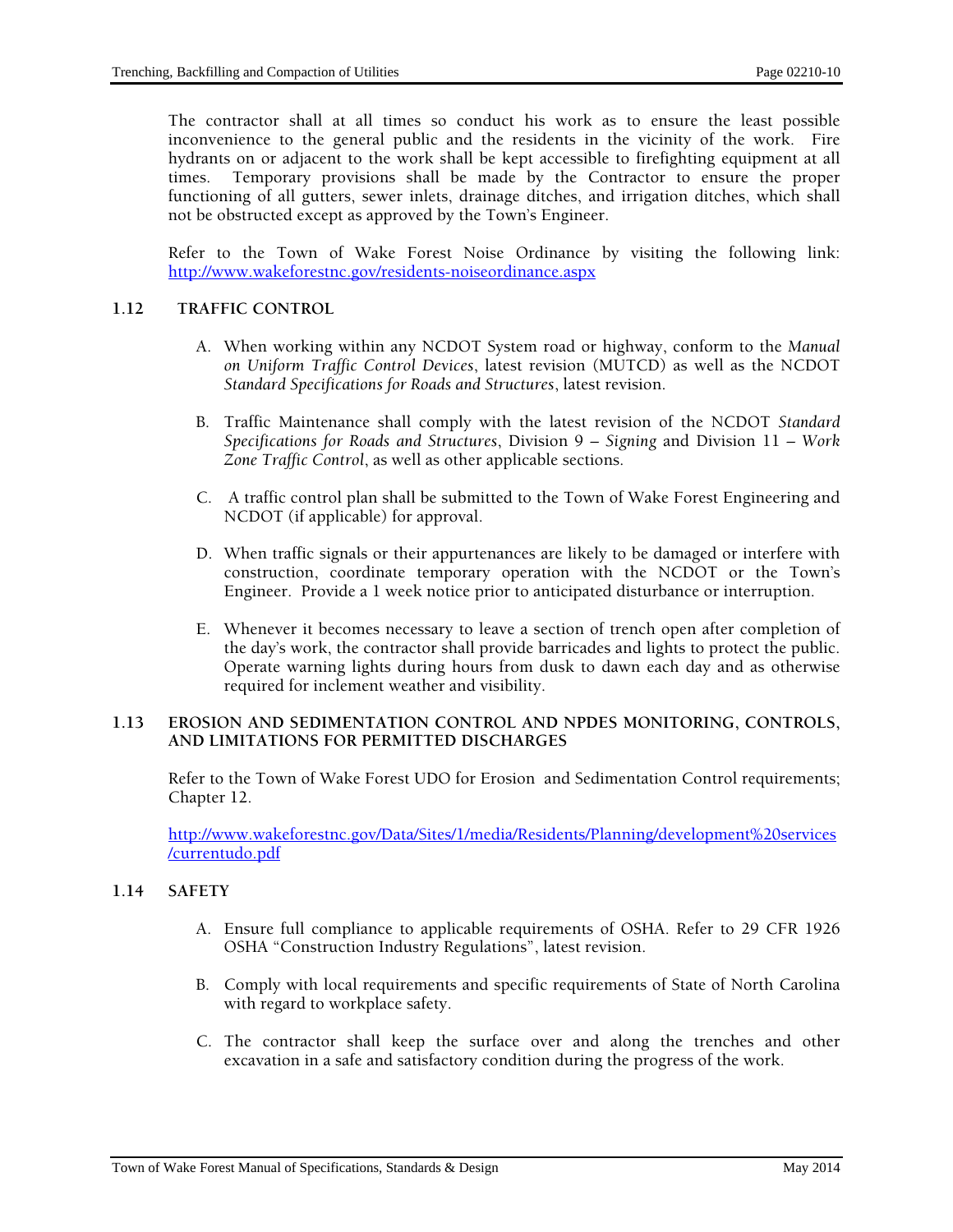## **PART 2 - PRODUCTS**

## **2.1 SOIL, BEDDING AND BACKFILL**

## **2.1.1. TRENCH BACKFILL MATERIAL CLASSIFICATION (NCDOT CLASSES)**

A. **Select Earth Backfill for Concrete Pipe:** Select earth backfill shall be free of debris, roots, frozen materials, organic matter, rock, or gravel larger than 1-inch in any dimension, or other harmful matter and shall generally meet NCDOT *Standard Specifications for Roads and Structures*, Section 1016 – *Select Material* for properties and gradation, Class II or III unless otherwise approved by the Town's Engineer. Stone screenings meet the intent of this specification.

#### B. **Common Trench Backfill:**

- 1) **Satisfactory Soils**: ASTM D2487 soil classification group (Unified Soil Classification System) GW, GP, GM, SW, SM, SC, ML, and or a combination of these group symbols; free of rock or gravel larger than 3 inches in any dimension, debris, waste frozen materials, vegetation, and other deleterious matter.
- 2) **Unsatisfactory soils**: ASTM D 2487 soil classification group GC, CH, MH, OH, OL and PT; soils which contain rock or gravel larger than 3 inches in any dimension, debris, waste frozen materials, vegetation, clumps of clay larger than 3 inches in any dimension, and other deleterious matter. Unsatisfactory soils also include satisfactory soils not maintained within +/- 3% of optimum moisture content at time of compaction, unless otherwise approved by the Town's Engineer.
- C. When material is to be utilized for backfilling of undercut areas that are excessively wet, the material shall consist of NCDOT Select Material Class II, III or IV.

#### **2.1.2. PIPE BEDDING**

A. **Bedding for Reinforced Concrete Storm Drainage Pipe:** See Standard Detail 2.53**.** 

#### **2.1.3. STRUCTURES, BACKFILL AROUND:**

A. Backfill shall be approved by the Town's Engineer and shall be free from large or frozen lumps, wood, or rocks more than 3 inches in their greatest dimension or other extraneous material. The top 12 inches are to be free of material greater than 1-inch in their greatest dimension. Porous backfill shall be either #67 or #57 clean stone.

#### **2.1.4. FOUNDATION STONE/TRENCH STABILIZATION:**

A. Foundation/Trench Stabilization Material: Select material meeting NCDOT Class V (#78M stone) or Class VI (#57 stone) for foundation conditioning. Encapsulate with engineering fabric as directed by the Engineer using Type 4 soil stabilization fabric (NCDOT Table 1056-1). Overlap all transverse and longitudinal joints in fabric a minimum o f 18 inches.

## **2.1.5. FLOWABLE FILL CONCRETE BACKFILL**

A. **(Controlled Low Strength Material):** Concrete strength shall be liquid enough to flow, be self-leveling, excavatable, and have a minimum 28-day compressive strength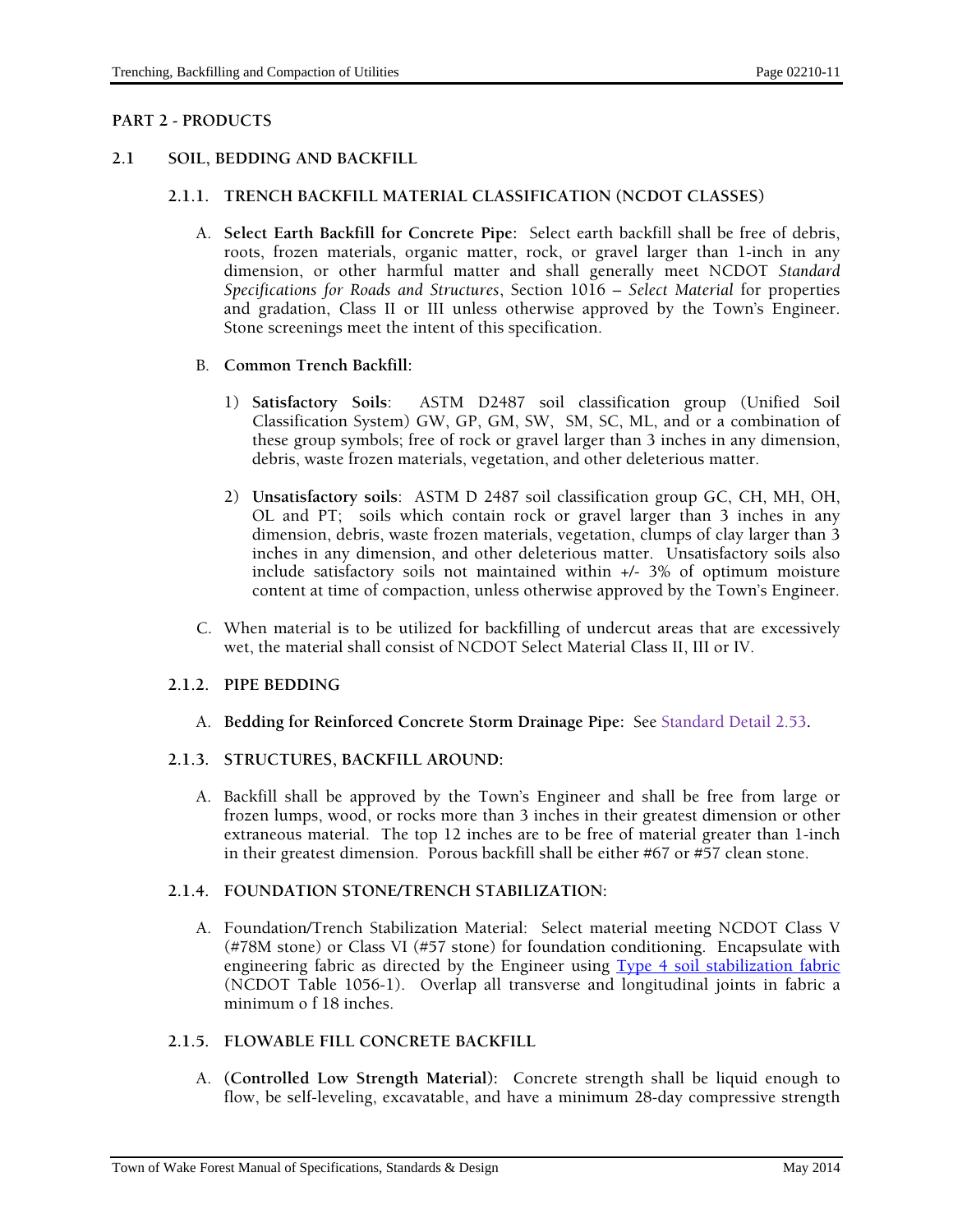of 30-psi but not more than 100-psi. Non-excavatable flowable fill concrete shall have a minimum 28-day compressive strength of 125-psi but no more than 200-psi (to be excavatable by machine equipment). Materials shall comply with the recommendations within chapter 3 of ACI 229, latest revision, which include cement, aggregates, fly ash, water, admixtures, slag and other non standard materials).

Excavatable is an application where it may be necessary to remove the flowable fill at a later date. Non-excavatable is an application where it is not necessary to remove or otherwise excavate the flowable fill at a later date.

## **2.2 MISCELLANEOUS**

## **2.2.1. GEOTEXTILE FABRIC**

Geotextile fabric shall be protected from mud, dirt, dust, sunlight, and debris during transport and storage. Material shall be inert to commonly encountered chemicals; resistant to mildew, rot, insects, and rodents; and biologically and thermally stable. Geotextile fabric for subsurface installation shall not be exposed to direct sunlight for more than 24 hours before or during installation.

- A. **Filter Fabric for Rip Rap:** Filter Fabric for Rip Rap and Rip Rap Beddings shall conform to Section 1056 – *Engineering Fabrics of the NCDOT Standard Specifications for Roadways and Structures*, latest revision for Type 2 engineering fabric.
- B. **Soil Stabilization Fabric:** Generally, soil stabilization fabric shall conform to the requirements of Section 1056 – *Engineering Fabrics* of the NCDOT *Standard Specifications for Roadways and Structures*, latest revision for Type 4 engineering fabric. However, provide fabric meeting Geotechnical Engineers recommendations for the application and use intended.
- C. **Fabric for Subsurface Drains:** Non-woven needle-punched fabric shall conform to Section 1056 – *Engineering Fabrics* of the NCDOT *Standard Specifications for Roadways and Structures*, latest revision for Type 1 engineering fabric.
- D. **Silt Fence Fabric:** Refer to NCDENR, Division of Energy, Mineral and Land Resources Land Quality Section's *North Carolina Erosion and Sedimentation Control Planning and Design Manual,* latest revision.

#### **PART 3 - EXECUTION**

#### **3.1 PREPARATION**

## **3.1.1. GENERAL REQUIREMENTS APPLYING TO ALL AREAS**

- A. Contractor shall plan construction to minimize disturbance to properties adjacent to the storm drain lines.
- B. Access and/or Haul Roads: Any grading or excavation required for equipment travel during the course of construction as well as erosion control, access or haul road removal, restoration, seeding and ground cover shall be provided by the Contractor. Refer to the UDO for other related requirements.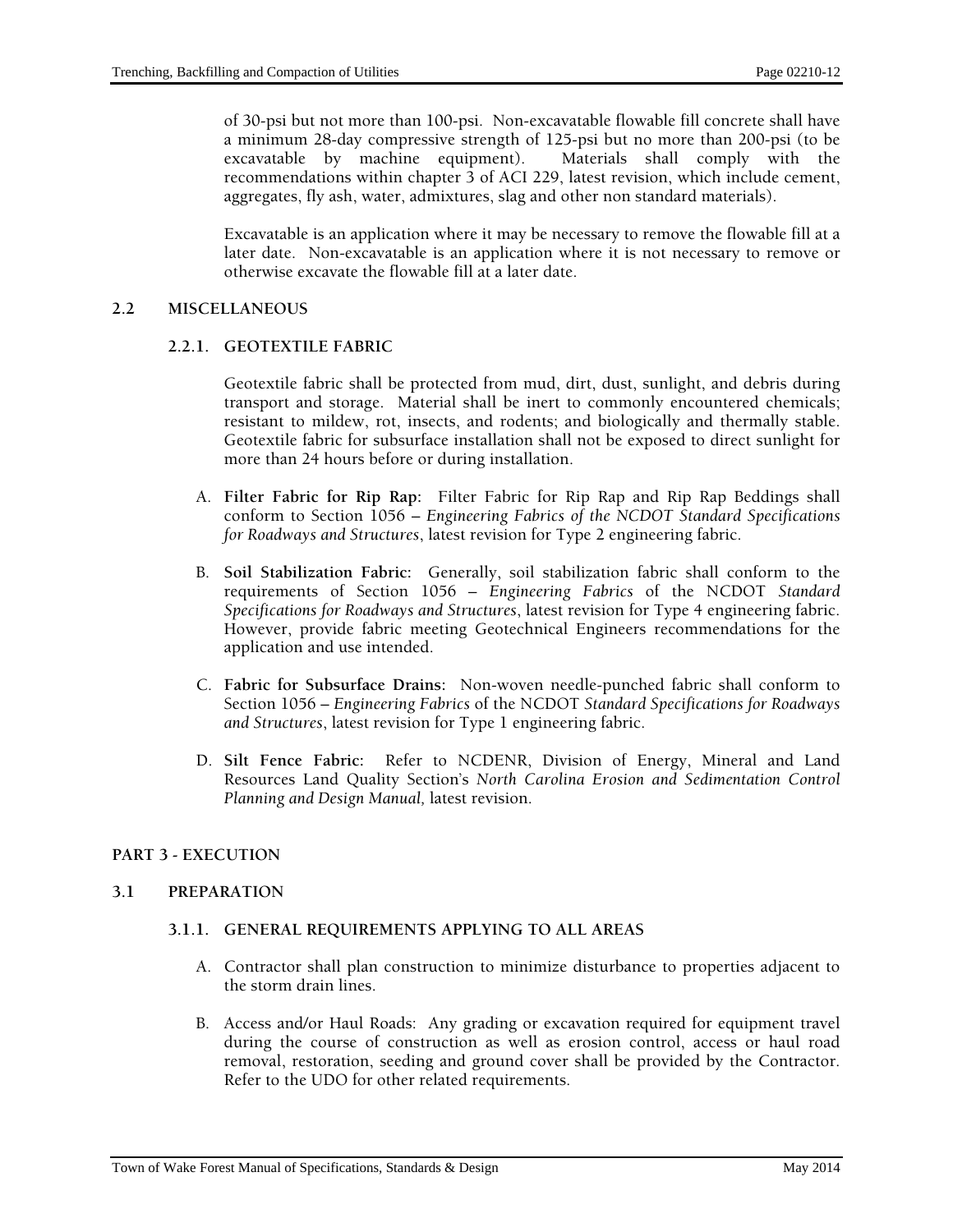- C. The Contractor shall be responsible for damage to areas or items designated by the Town's Engineer to be protected. Repairs to, replacement of, or reparations for areas or items damaged shall be made to the satisfaction of the Town's Engineer and affected property owners before acceptance of the completed project.
- D. The Contractor shall protect all buildings or structures located along the drainage line, ditch or stream. Hand trenching, shoring, or other methods may be required.
- E. Any fences disturbed by the Contractor shall be repaired to a condition equal to or better than their original condition or to the satisfaction of the Town's Engineer. This may require the use of new material.
- F. Contractor shall obtain written permission from property owners for use of any access other than ones located within public rights-of-way or easements. Written permission shall contain conditions for use and restoration agreements between property owner and Contractor.
- G. All areas disturbed shall be restored to a condition equal to or better than their original condition and shall be graded to drain.
- H. The Contractor shall replace or repair all damaged or destroyed hedgerows and property corners using the services of a licensed Professional Surveyor.

## **3.1.2. CONSTRUCTION LIMITS**

- A. The Town's Engineer reserves the right to limit the width of land to be disturbed and to designate on the drawings or in the field certain areas or items within this width to be protected from damage.
- B. Contractor shall not disturb any areas outside the permitted limits of disturbance contained in this section without express written permission from the Town's Engineer.
- C. Contractor shall make select cutting of trees, taking smallest trees first, that are mandatory for the construction of the drainage line or ditch. See UDO for specific guidelines.
- D. Should it become necessary to move the position of any underground structure, the Contractor may be required to do such work as directed by the Town's Engineer. Method of payment shall be agreed upon by the Town's Engineer and the Contractor prior to commencing work.
- E. If existing utilities are found to interfere with the permanent facilities being constructed under this section, immediately notify the Town's Engineer and secure instructions. Do not proceed with permanent relocation of utilities until instructions are received from the Town's Engineer.
- F. The widths measured from the centerline of the storm drainage lines shall be as shown on the contract drawings. The Contractor shall protect all areas outside these construction limits unless written variations are granted by the Town's Engineer.
- G. **Specific requirements applying to developed subdivision/lots**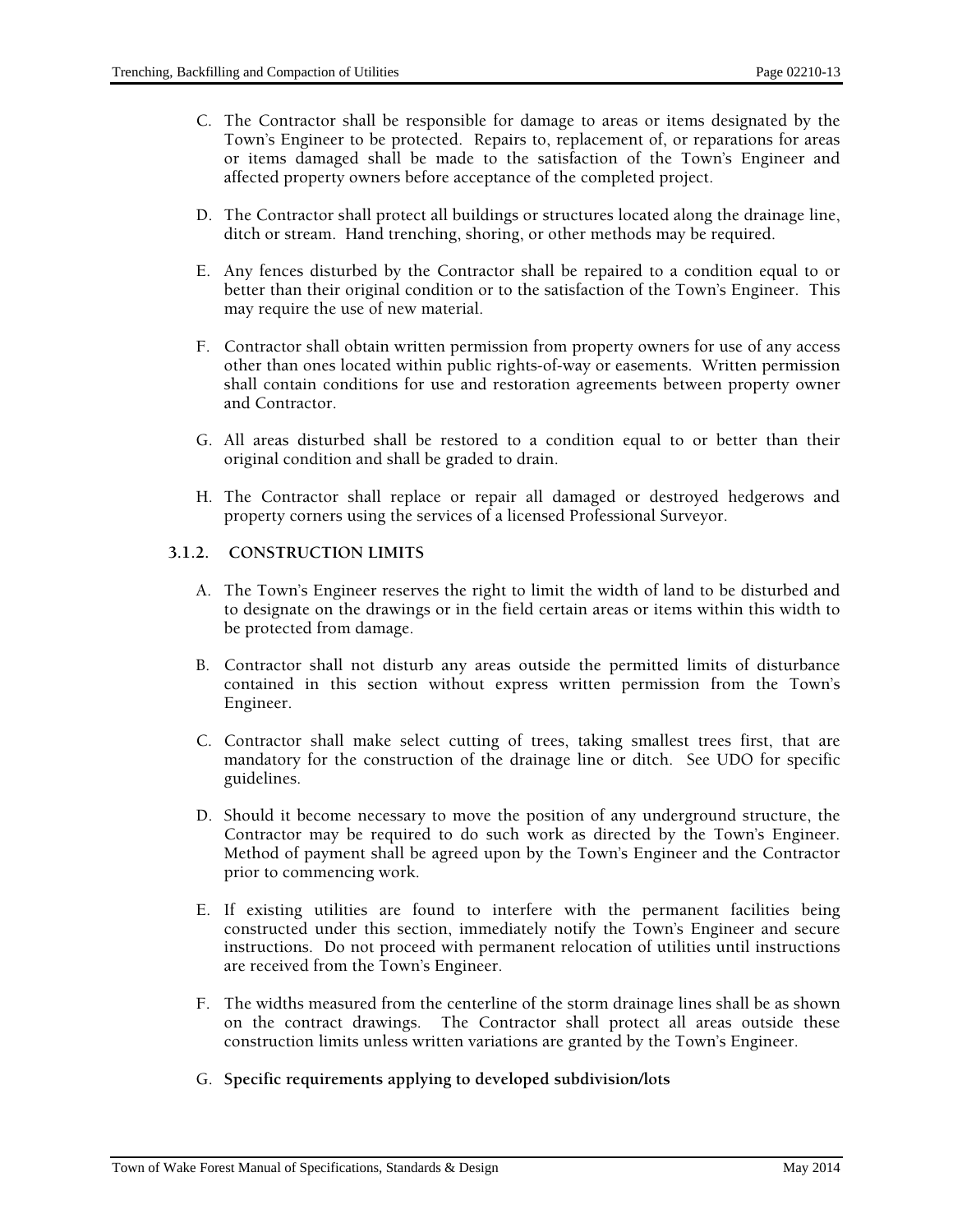- 1) Unless directed otherwise by the Town's Engineer, all trees, shrubs, hedges, or other ornamental plantings located outside of the construction limits, easements, or public rights-of-way shall be protected by the Contractor. The Town's Engineer reserves the right to designate certain trees located within the construction limits for protection where deemed desirable.
- 2) The contractor shall protect all reasonable septic systems or springs located outside the construction limits.
- 3) Excavated or blasted rock shall be removed from the site unless otherwise directed by the Town's Engineer.
- H. **Specific requirements applying to undeveloped areas** 
	- 1) In wooded areas, the clearing shall be limited to the easement or right-of-way limits unless indicated differently on the Town of Wake Forest approved construction drawings, in which case, the work shall be confined to the limits defined on the plans. All permanent easements and rights-of-way shall be fully cleared as determined by the Town's Engineer. The Town's Engineer reserves the right to designate certain tree located within the construction limits for protection where deemed desirable.
	- 2) In areas where livestock and pets are kept, the Contractor shall notify property owner prior to commencing work and keep owner advised of progress of work. Fences shall be kept secure at all times and livestock and pets protected from open ditches, machinery, blasting, and other hazards.

## **3.1.3. PROTECTION OF EXISTING UTILITIES AND UNDERGROUND STRUCTURES**

A. **Subsurface obstructions:** Take necessary precautions to protect existing utilities from damage due to any construction activity. The Contractor shall locate existing utilities, culverts, and structures (above or below ground), before any excavation starts and coordinate work with utility companies. The Contractor shall be responsible for notifying utility companies when



working within the vicinity of the existing utilities. Omission from or inclusion of located utility items on plans does not constitute non-existent or definite location. Even though for convenience, the utility may be shown on the plans, the Contractor is responsible for and shall call for utility location a minimum of 48 hours prior to excavation. Contact underground damage protection services NC One Call or current locator service. Secure and examine local utility surveyor records for available location data including building service lines. Also, for storm sewer and electric location, call the Town of Wake Forest at 919.435.9570.

B. Unless shown to be removed, protect active utility lines shown on the drawings or otherwise made known to the Contractor prior to trenching. If damaged, repair or replace at no additional cost to the Town. In excavating, care must be taken not to remove or injure any subsurface structure. All existing gas pipes, water pipes, steam pipes, telephone lines, cable TV lines, electrical conduits, poles, sewers, drains, fire hydrants, and other structures which, in the opinion of the utility company, do not require relocation shall be carefully supported, shored up, the flow maintained, if applicable, and the line/main/obstruction protected from damage by the Contractor. If damaged, the Contractor shall give immediate notice to the proper authorities. The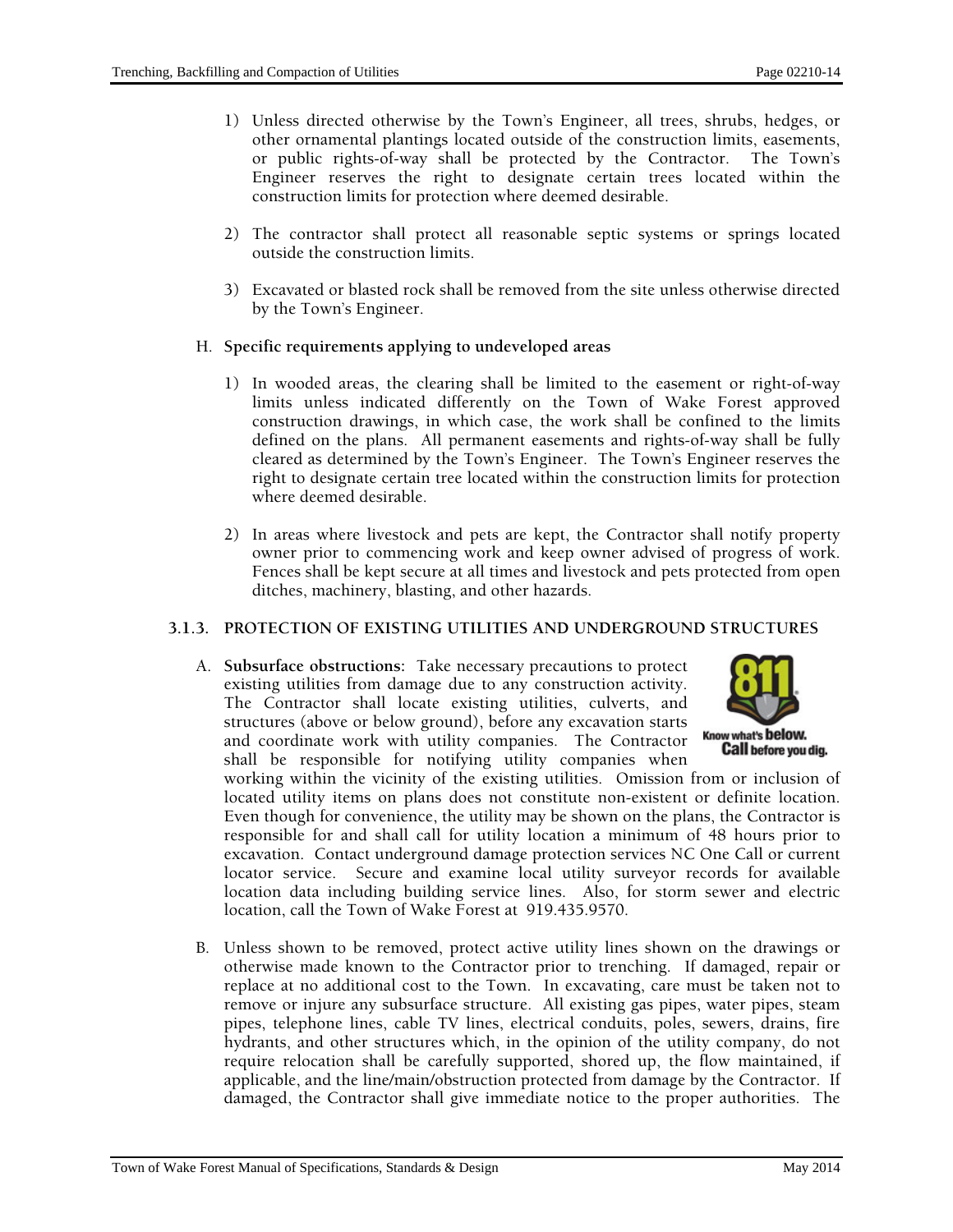utility shall be restored, at the Contractor's expense, by the appropriate utility to original or better condition. The Contractor shall be responsible for any damage to persons or property caused by such breaks. Assess no cost to Town, Engineer, or auxiliary party for any damages.

- C. The Contractor shall be responsible for anticipating and locating underground utilities and obstructions. When construction appears to be in close proximity to existing utilities, the trench(es) shall be opened a sufficient distance ahead of the work or test pits made to verify the exact locations and inverts of the utility to allow for changes in line and grade.
- D. If active utility lines are encountered, and are not shown on the Drawings or otherwise made known to the Contractor, promptly take necessary steps to assure that service is not interrupted.
- E. Should it become necessary to move the position of any underground structure, when approved by the Town's Engineer, the Contractor may be required to do such work.
- F. If existing utilities are found to interfere with the permanent facilities being constructed under this Section, immediately notify the Town's Engineer and secure instructions. Do not proceed with permanent relocation of utilities until written instructions are received from the Town's Engineer and the owner of the conflicting utility.

#### **3.1.4. PROCEDURES FOR REPAIRING DAMAGED UTILITY SERVICES**

- A. If a located service is interrupted as a result of work under this Section, immediately restore service by repairing the damaged utility at no additional cost to the Town. Notification shall be made to the Utility owner.
- B. House services: If any utility to an adjoining house is broken, the Contractor shall repair it at once and at his expense. The Town or the owner of the affected Utility Company/Agency may, at the Contractor's expense, repair any such service without prior notice to the Contractor.
- C. If damage results from the action of either a public or private party on a newly constructed project to be accepted by the Town of Wake Forest (e.g. water, sanitary sewer, storm sewer, or street), immediate notification shall be given to the Town's Engineer or Town Inspector. All damages or interruption shall be the responsibility of the party causing the damage.

## **3.1.5. PROTECTION OF SURFACE FEATURES**

- A. Protect structures, utilities, sidewalks, pavements, and other facilities from damage caused by settlement, lateral movement, washout, sediment deposition, project related sink holes, and other hazards created by operations under this or other related sections.
- B. The Contractor shall provide pads or take necessary precautions to protect the pavement from damage by the construction equipment. Pavement damaged by cleated or tracked equipment, or by any other means, shall be repaired by the Contractor at his expense to the satisfaction of the Town's Engineer.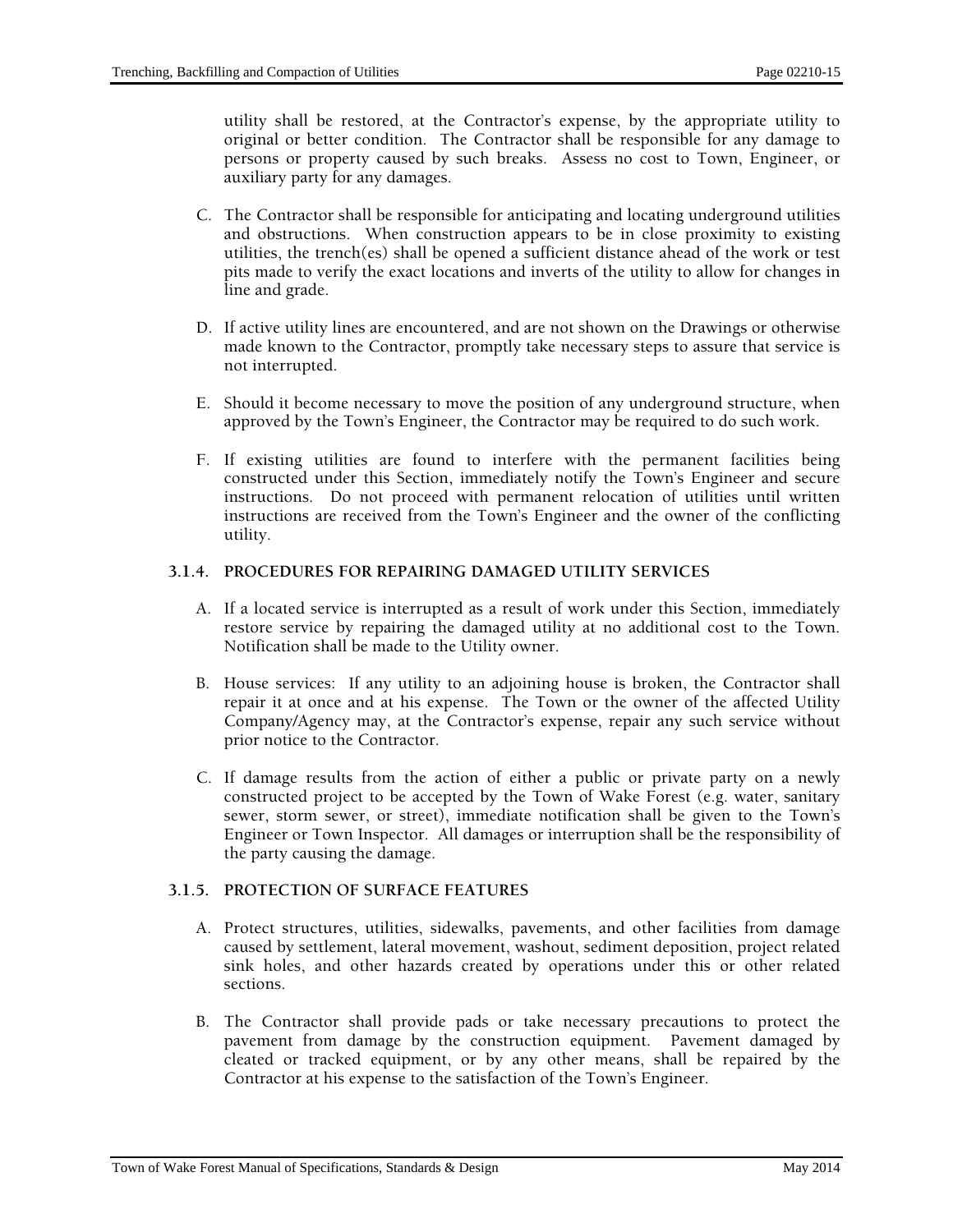- C. Where a storm drainage line is placed in an existing paved area, the Contractor shall use care to cut in sharp, neat lines ahead of the excavating/ditching equipment and parallel to the pipe on each side as may be applicable. If the existing road to be cut is located within another jurisdiction other than the Town of Wake Forest or within NCDOT rights of way, the Contractor is responsible for contacting the local representative or NCDOT, respectively about pavement repair/replacement.
- D. Avoid overloading or surcharge by keeping equipment and material a sufficient distance back from edge of excavation to prevent slides or caving. Maintain and trim excavated materials in such manner to be as little inconvenience as possible to public and adjoining property.
- E. Provide full access to public and private premises, to fire hydrants, at street crossings, sidewalks and other points as designated by the Town's Engineer to prevent serious interruption of travel.
- F. Protect and maintain benchmarks, monuments, or other established points and reference points, and if disturbed or destroyed, items shall be replaced by a Licensed Professional Surveyor to the full satisfaction of the Town's Engineer and/or the jurisdictional agency.
- G. See paragraph 1.10, Coordination regarding traffic signals.

## **3.1.6. PROTECTION OF PERSONS AND PROPERTY**

- A. Barricade open holes and depressions occurring as part of the Work, and post warning lights on property adjacent to or with public access.
- B. The contactor shall not enter upon private property for any purpose without first obtaining permission. He shall use every precaution necessary to prevent damage or injury to any public or private property, trees, fences, monuments, and underground structures, etc., on and adjacent to the site of the work. He shall protect carefully from disturbance or damage all land monuments and property markers until an authorized agent has witnessed or otherwise referenced their locations, and shall not remove them until directed.

The Contractor shall be responsible for all damage or injury to property of any character resulting from any act, omission, neglect, or misconduct in his manner or method of executing said work, from his non-execution of work, or from defective work or materials, and he shall not be released from said responsibility until the work shall have been completed and accepted.

C. The Contractor shall, at his own expense, sustain in their places and protect from direct or indirect injury all pipes, poles, conduits, walls, roadways, buildings, and other structures, utilities and property in the vicinity of his work. Such sustaining and supporting shall be carefully done by the Contractor and as required by the Company or party owning the structures or Agency controlling it. The Contractor shall take all risks attending the presence or proximity of pipes, poles, conduits, walls, thereof and any costs associated will be deducted from any monies due the Contractor. Failure of the Town's Engineer or his/her authorized representative to direct the correction of unsafe conditions or practices shall not relieve the Contractor of his responsibility hereunder.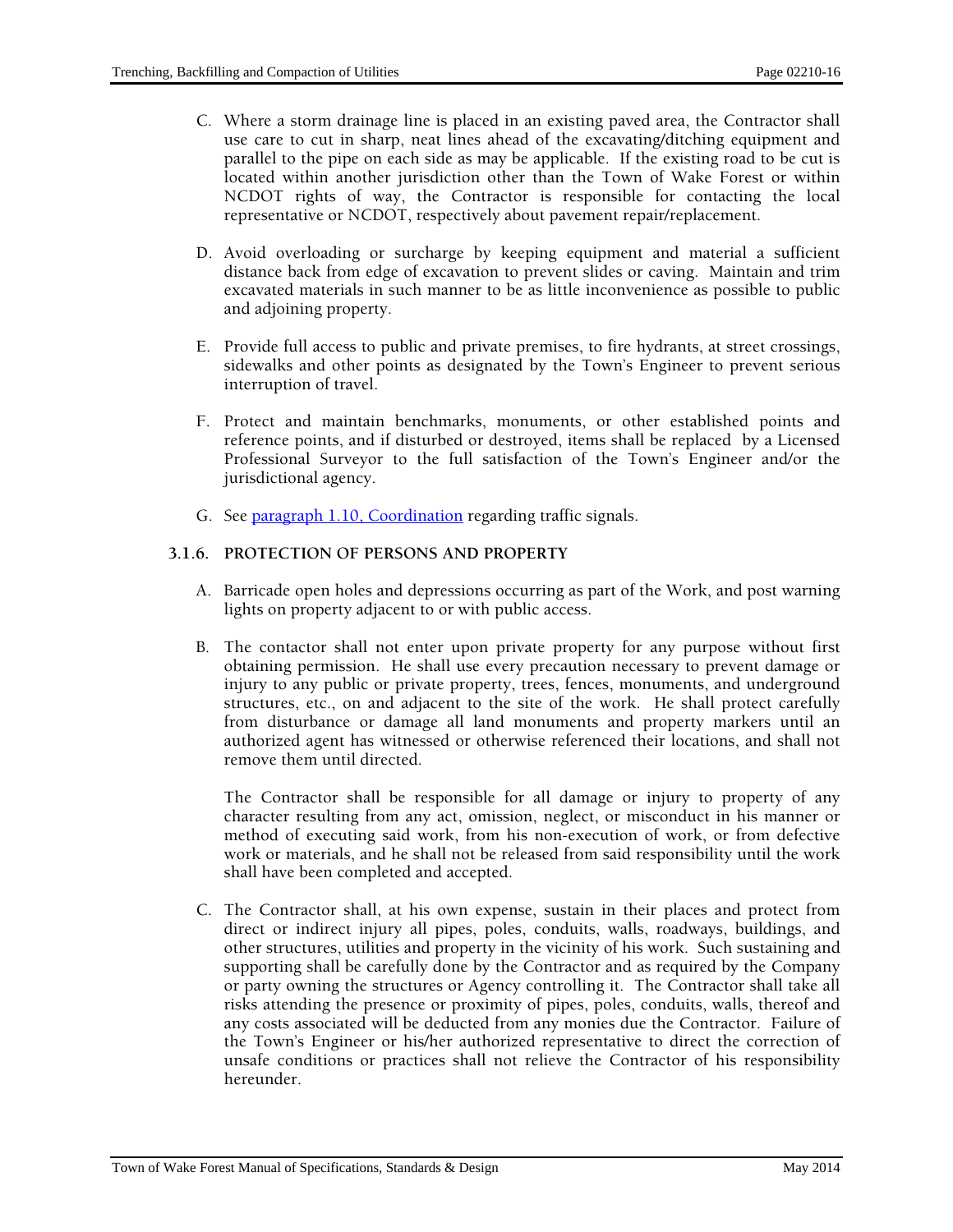- D. When or where any direct or indirect damage or injury is done to public or private property by or on account of any act, omission, neglect, or misconduct in the execution of the work, the contractor shall restore such property, at his own expense, to a condition equal to or better than that existing before such damage or injury was done. The contractor shall make good such damage or injury in an acceptable manner by repairing, rebuilding or otherwise restoring as directed.
- E. The Contractor shall provide barricades, fences, coverings, or other types of protection necessary to prevent damage to existing improvements, not indicated to be removed, and improvements on adjoining property. Trees and shrubs that are to remain within the construction limits will be indicated on the drawings or conspicuously marked on site.
- F. Contractor shall protect existing tress and other vegetation indicated by the Town's Engineer to remain in place against limb, bark or root damage such as cutting, breaking, or skinning of roots, skinning and bruising of bark, smothering of trees by stockpiling construction materials or excavated materials within drip line, excess foot or vehicular traffic, or parking of vehicles within drip line.

## **3.2 CLEARING AND GRUBBING**

A. See UDO Chapter 8, Tree Protection, Buffers and Landscaping for requirements.

## B. **Disposal:**

- 1) Debris from the site shall be removed in such a manner as to prevent spillage. Keep pavement and area adjacent to site clean and free from mud, dirt, dust, and debris at all times.
- 2) All brush, tree tops, stumps, and debris shall be hauled away from site or otherwise disposed of in a manner acceptable to the Town's Engineer. The contactor shall clean up debris resulting from clearing operations continuously with the progress of the work and remove promptly all salvageable material that becomes his property. Such material is not to be reused in construction. Sale of material at or on the site is prohibited.
- 3) Stumps of trees cut down outside of the excavation area will be removed. Perishable material shall not be disposed of at the construction site.
- 4) Unless removed from site for chipping/shredding and recycling, brush, laps, roots, and stumps from trees shall be disposed of in a NCDENR approved and permitted land clearing and inert debris type landfill. Disposal of cleared material shall be in accordance with all local and state laws.
- 5) The Contractor will be responsible for obtaining all applicable permits and paying all fees for the disposal of excess material.

# **3.3 STRIPPING OF TOPSOIL:**

A. Remove the existing topsoil to a depth of 6 inches or to the depth encountered from all areas in which excavation will occur. The topsoil shall either be stored in stockpiles separate from the excavated trench material if the topsoil is to be respread or otherwise disposed of off-site. Topsoil stockpiles shall be graded to freely drain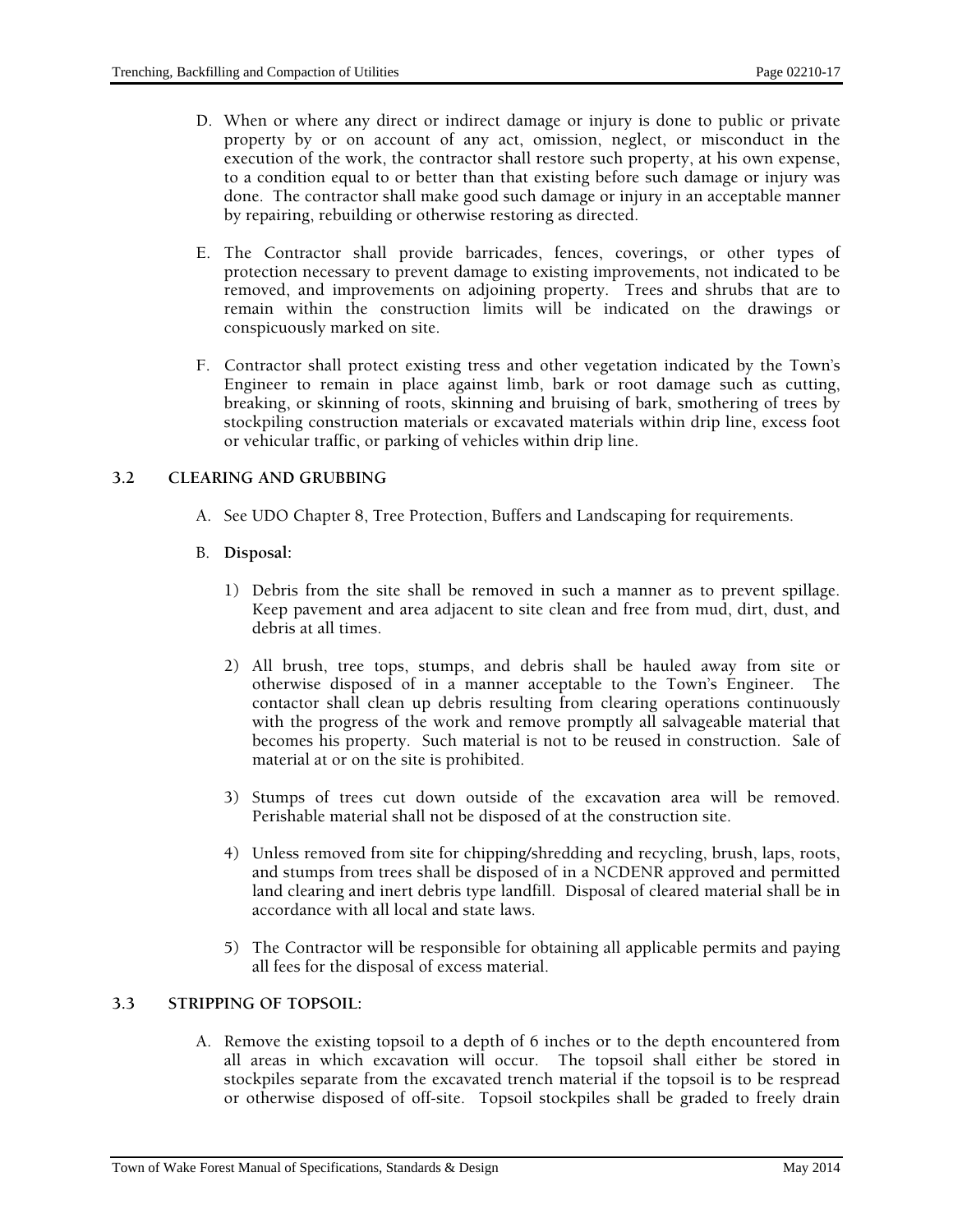surface water, and shall have a silt fence placed around the base of the stockpile and/or other measures required by the Erosion and Sedimentation Control Plan/Permit.

## **3.4 DEWATERING**

- A. **Water in Trenches and Pits:** Do not allow water to accumulate in excavations. When ground water is encountered, the contractor shall remove the water that accumulates in the trenches or pits, which would affect the construction of the lines or their appurtenances, by pumping, bailing, well-pointing, or other approved dewatering method and shall perform all work necessary to keep the trenches or pits entirely clear from water while bedding is being placed, the pipe is being laid, masonry units are being placed, and structures are either being set or constructed. No drainage structure shall be constructed in water.
- B. All water removed from the trench shall be conveyed in a proper manner to a suitable point of discharge and shall comply with applicable erosion and sedimentation control laws. The contractor shall dispose of water from the trenches in such a manner to cause no injury to public health, public or private property, work completed or in progress, street surfaces, or where such effluent may cause any interference with the use of the streets. Water, if odorless and stable, may be discharged into an existing storm drain, channel, or street gutter in a manner approved by the Town's Engineer. When required by the Town's Engineer, a means shall be provided for de-silting (filtering) the water before discharge. Under no circumstances shall water be discharged to a sanitary sewer main or sewer related structure.
- C. Where underground streams or springs are encountered, provide temporary drainage, well pointing, or bailing. Notify the Town's Engineer of such conditions.
- D. Protect subgrade from softening, undermining, washout, and damage by rain or water accumulation. Include cost of de-watering in proposal for water or sewer lines. No additional remuneration for this item is permitted.
- E. Maintain dewatering systems until dewatering is no longer required.
- F. Prevent surface water from ponding on prepared subgrades and from flooding project site and the surrounding area. Reroute surface water runoff away from or around excavated areas.
- G. Unless otherwise directed by the Town's Engineer, the cost of shoring, sheeting, well pointing, gravel bedding and other dewatering devices shall be included in the unit price of each respective item bid. Do not use excavated trenches as temporary drainage ditches.
- H. Backfilling shall not take place when the trench contains water in an amount to create soupy conditions.
- I. Dewatering is not a pay item.

#### **3.5 TRENCHING**

#### **3.5.1. GENERAL:**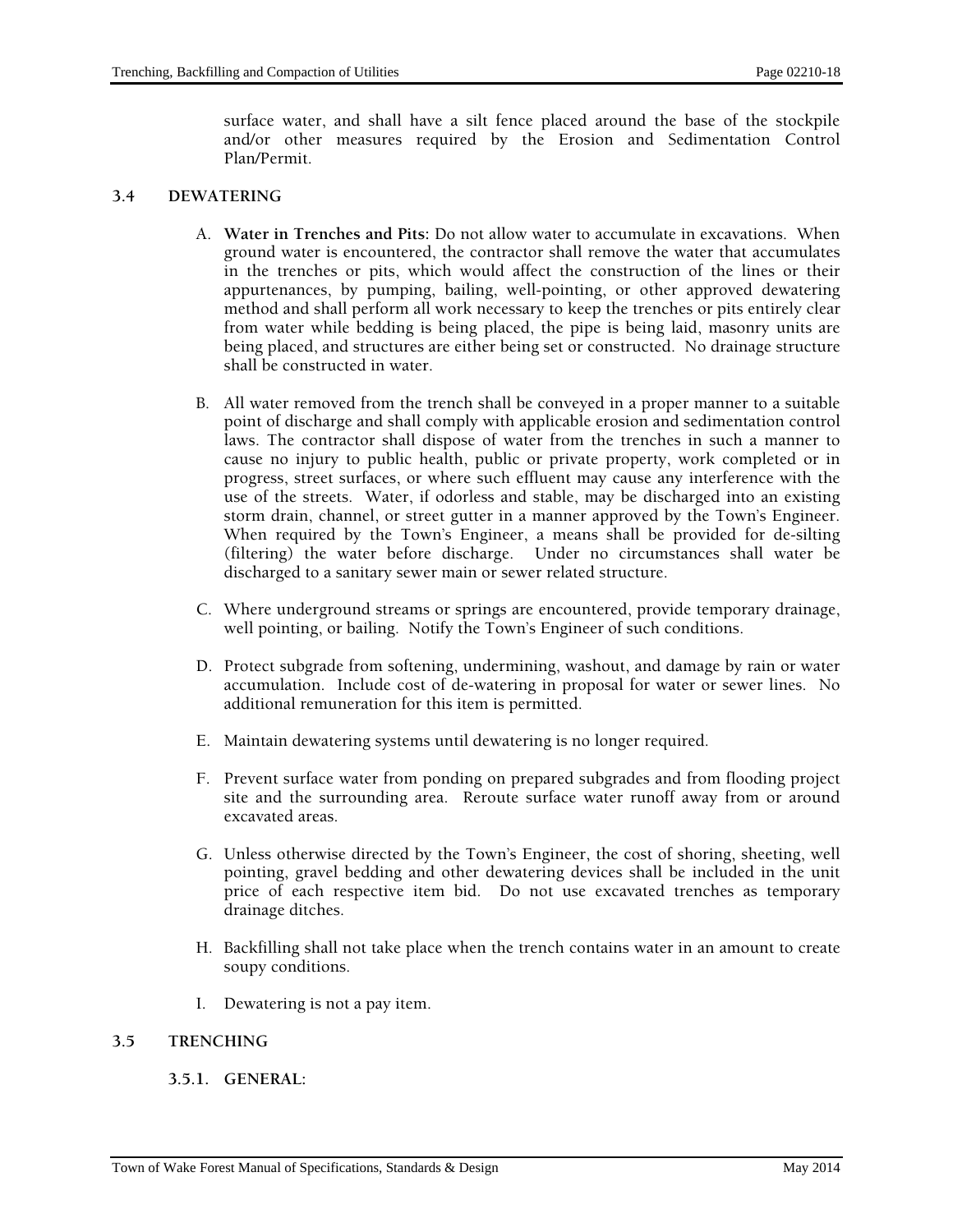A. **Unclassified Trench Excavation:** Remove all material of whatever nature, including but not limited to clay, silt, gravel, and hard pan, as directed by Town's Engineer and dispose of unsuitable material in either a NC DENR permitted demolition land fill or a site which legally can accept earthen fill (i.e. meeting all applicable laws such as erosion control, zoning, etc.). Material, of a compactible nature, that can be re-used as trench backfill shall be replaced and re-compacted to the requirements set forth in these specifications.

The cost of excavation is to include all costs for equipment, personnel, trenching, shoring, de-watering, well-pointing, removal and replacement of material, compaction, testing, or disposal if material is deemed unsuitable by the Town's Engineer or his representative. The cost of rock of trench rock removal by blasting or other mechanical means (except ripping) is not included in unclassified trench excavation cost.

#### B. **Excavation for Drainage Structures:**

This item consists of the necessary excavation for the foundation of bridges, pipe and box culverts, and all other drainage structures for which foundation excavation is not otherwise provided under the individual items; necessary excavation for under drains; disposal of all excavated material of whatever nature (with the exception of rock by blasting or mechanical means other than ripping); all necessary bailing, drainage, pumping, sheeting, shoring and bracing; and the construction of cribs and cofferdams, including the furnishing of materials thereof, all as specified and in conformity with the requirements of these structures, as shown on the drawings.

#### C. **OSHA Trench Protection:**

Excavation shall be performed in accordance with OSHA Standard 29 CFR Part 1926, "Safety and Health Regulations for Construction," Subpart P "Excavations," Standard Number 1926.650, latest revision., latest revision. The Contractor shall hold the Town of Wake Forest harmless for injuries and/or damages resulting from failure to properly adhere to trench protection regulations/requirements in force at the time of a failure or mishap.

## **3.5.2. TRENCHING (GENERAL)**

- A. The trench for storm drainage pipe shall be excavated to conform to Standard Detail 2.53.
- B. Unless given permission to do otherwise or shown as a bore, all excavation of trenches is to be by the open cut method to the depth and grade shown on drawings and as necessary to accommodate work.
- C. The contractor shall only open as much ditch as he can completely install pipe, backfill, compact, and cleanup within that working day. Do not open a greater length of trench than can be effectively utilized and maintained under existing conditions and with the forces at hand. The maximum allowable length of open trench shall be limited to 1000 LF per work crew.
- D. Once trench is opened, proceed immediately and with dispatch to place specified materials in trench, or to otherwise utilize trench for intended purpose. Schedule work and order materials so that trenches are not left open for a longer period than is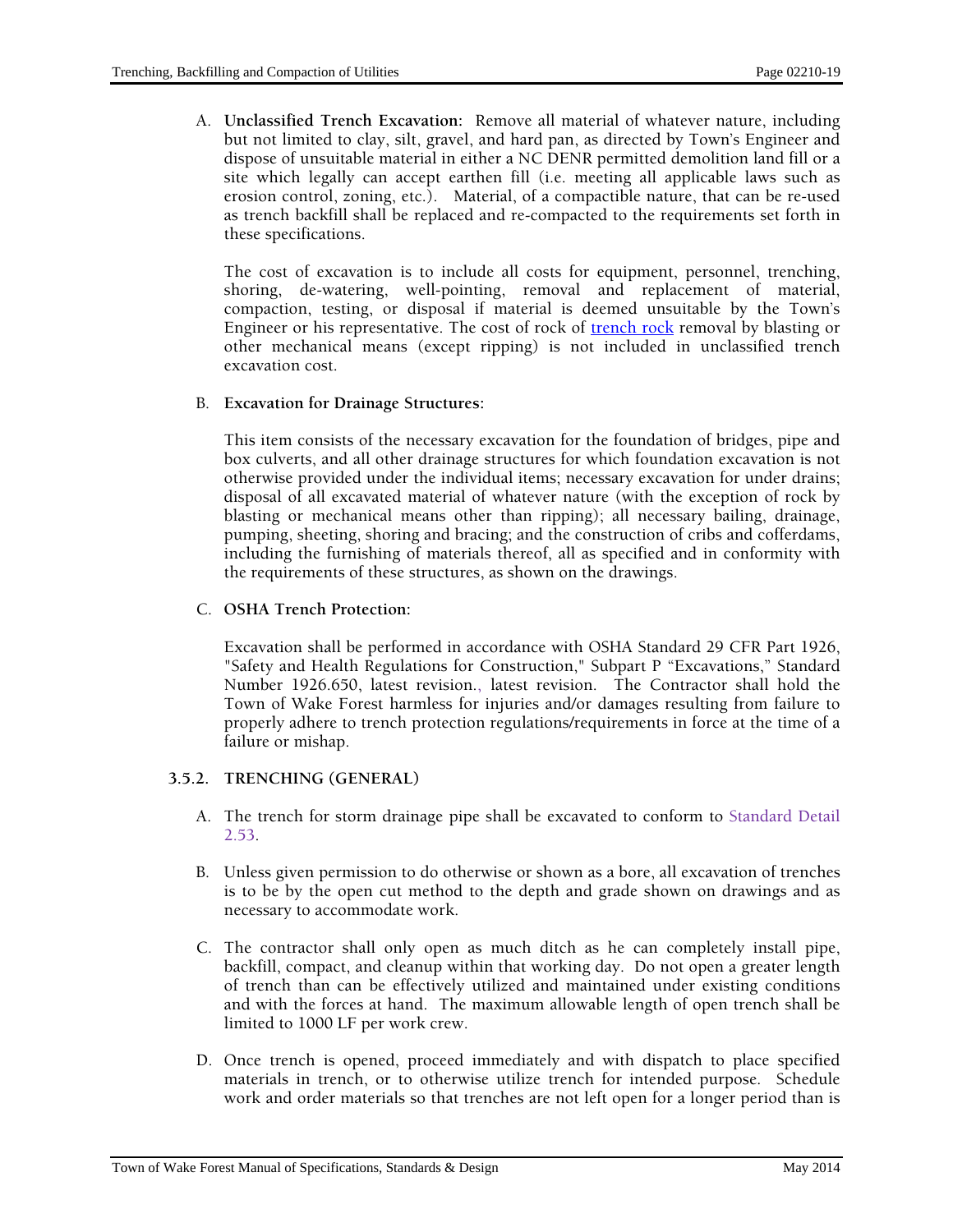reasonably necessary. Any trench or portion of trench, which is opened and remains idle for seven calendar days or longer, as determined by the Town, may be directed to be immediately refilled, without completion of work, at no additional cost to Town. Said trench may not be reopened until Town is satisfied that work associated with trench will be prosecuted with dispatch.

E. Containment of Sediment (solids and mud): The contractor shall at all times so conduct his work to ensure that all solids and mud are contained within the trench. See paragraph 3.5.7, Surface or Groundwater In Trenches, below.

## **3.5.3. TRENCH PROTECTION: TRENCH SHAPING, BRACING & SHORING**

A. A Certified Competent Person designated by the Contractor shall be on-site at all times excavation or pipe installation is being conducted. OSHA standards must be adhered to.

#### **3.5.4. PREPARATION OF TRENCHES FOR STORM DRAINAGE PIPELINES**

- A. The bottom of the trench for storm drainage pipelines shall be excavated to a minimum over depth as shown on the construction drawings in accordance with the applicable type laying condition specified (as shown on Standard Detail 2.53) to provide for pipe bedding for the entire length of the gravity pipeline, including lateral connections if any, except in rock where foundation bedding shall be prepared as specified on Standard Detail 2.53. Unless otherwise directed by the Town's Engineer, the bedding shall be shaped to conform to Standard Detail 2.53. Bell holes and depressions as required of the joint shall be dug after the bedding has been graded and shaped, and shall be only of such length, depth, and width as required for properly making the particular type of joint. Rock larger than 3 inches shall be removed from the trench bottom and any voids filled with compacted NCDOT Class II or III material (Section 1016, *Select Material*, NCDOT Standard Specifications for Roads and Structures). The trench for storm drainage and lateral connections, if any, shall then be backfilled and compacted as indicated Standard Detail 2.53, Table 2 taking care to compact in no more than 8-inch lifts with the fill brought up evenly on both sides of the pipe at the same time to avoid unbalanced pressures. The balance of the trench backfill up to pavement subgrade, or finished grade as applicable, shall conform to Table 2210.1 and paragraph 3.6.3.B of this specification.
- B. Notify Town when unstable materials are encountered and define by drawing station locations and limits when encountered. Where an unsuitable foundation is encountered, provide a stone foundation with NCDOT Type 4 soil stabilization fabric in accordance with Standard Detail 2.53.
- C. Over-excavation: Unauthorized over-excavation consists of removal of material beyond indicated subgrade elevations or side dimensions, without specific approval of the Town's Engineer. Exercise care to avoid excavations below established grade where firm earth conditions exist. Where unauthorized excavations have been carried beyond points required, restore these areas to the elevations and dimensions shown on the drawings with approved fill material and compact as specified (as noted in the preceding paragraph). In no case shall the pipe be brought to grade by blocking under the barrel of the pipe. A uniform support shall be provided for the entire length of the pipe. Unauthorized excavation shall be replaced at the Contractor's expense.

## **3.5.5. EXCAVATION FOR STRUCTURES**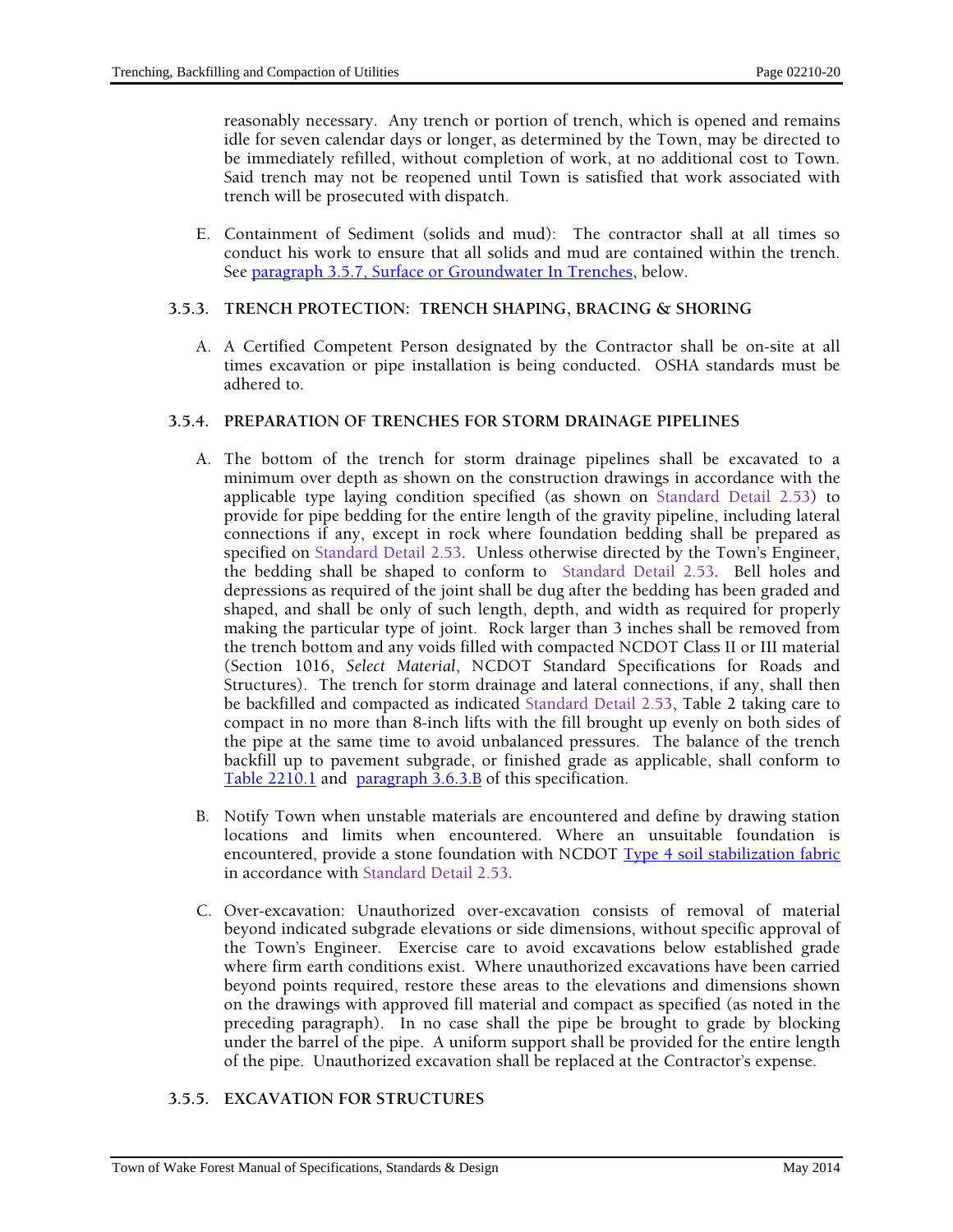- A. Excavate to provide a minimum of 12 inches of horizontal clearance between outer surface of structure and trench wall.
- B. Excavating and Backfilling for Structures: See specification Section 02200 *Earthwork*, paragraph 3.4 *Structures: Excavation and Backfilling*.
- C. See 3.5.6.G Cushioning for Structures for bedding requirements**.**
- D. See also paragraph 3.5.3, Trench Protection**.**
- **3.5.6. ROCK:** 
	- A. **Rock Excavation:** See paragraph 1.4.N, Rock Excavation for Trenches and Pits for definition of rock excavation.
	- B. When rock is encountered in the trench, the Town's Engineer must be notified before any rock is blasted or removed. Do not perform rock excavation work until rock has been cross-sectioned, classified, and approved for removal by the Town's Engineer. The Town's Engineer will measure the rock, after which, the rock shall be excavated to a depth 6 inches below the grade of pipe and the bottom of trench brought back to grade by using an approved fill material. See paragraph 3.16, *Blasting* for other requirements regarding rock excavation.
	- C. Intermittent drilling, blasting, or ripping performed to increase production and not necessary to permit excavation of material encountered will be deemed to be unclassified excavation
	- D. All over-blasted rock which has been loosened must be removed prior to backfilling.
	- E. The Contractor must use overburden, mats, or other means to minimize fly-rock. Any damage caused by flyrock or excessive vibration will be the responsibility of the Contractor.
	- F. **Cushioning Pipe In Rock:** Special precautions shall be exercised to prevent any pipe from resting on rock or any other hard projection that might cause breakage of pipe. At no time shall the pipe bell or the pipe barrel rest on rock. A minimum of 6 inches of NCDOT Class V or VI (Section 1016, *Select Material*, NCDOT Standard Specifications for Roads and Structures) foundation cushioning is required between the outside barrel of the pipe and rock. A minimum of 12 inches of clearance is required between the sides of the pipe and the rock. Thicker cushioning may be required for deeper or large pipe on a case-by-case basis. See Table 2 on Standard Detail 2.53.
	- G. **Cushioning for Structures:** The bottom of manhole bases and other precast structures and appurtenances shall be excavated to minimum over depth of 8 inches below the bottom of the structure (or more if directed by the Town's Engineer), but no less than as indicated in the applicable standard details. The structures shall be placed on clean stone bedding (NCDOT Class VI [Section 1016, *NCDOT Standard Specifications for Roads and Structures*]) that has been firmly consolidated. Bedding material shall be shaped, graded, and compacted so that the entire bottom of the structure rests level on the material for its entire area.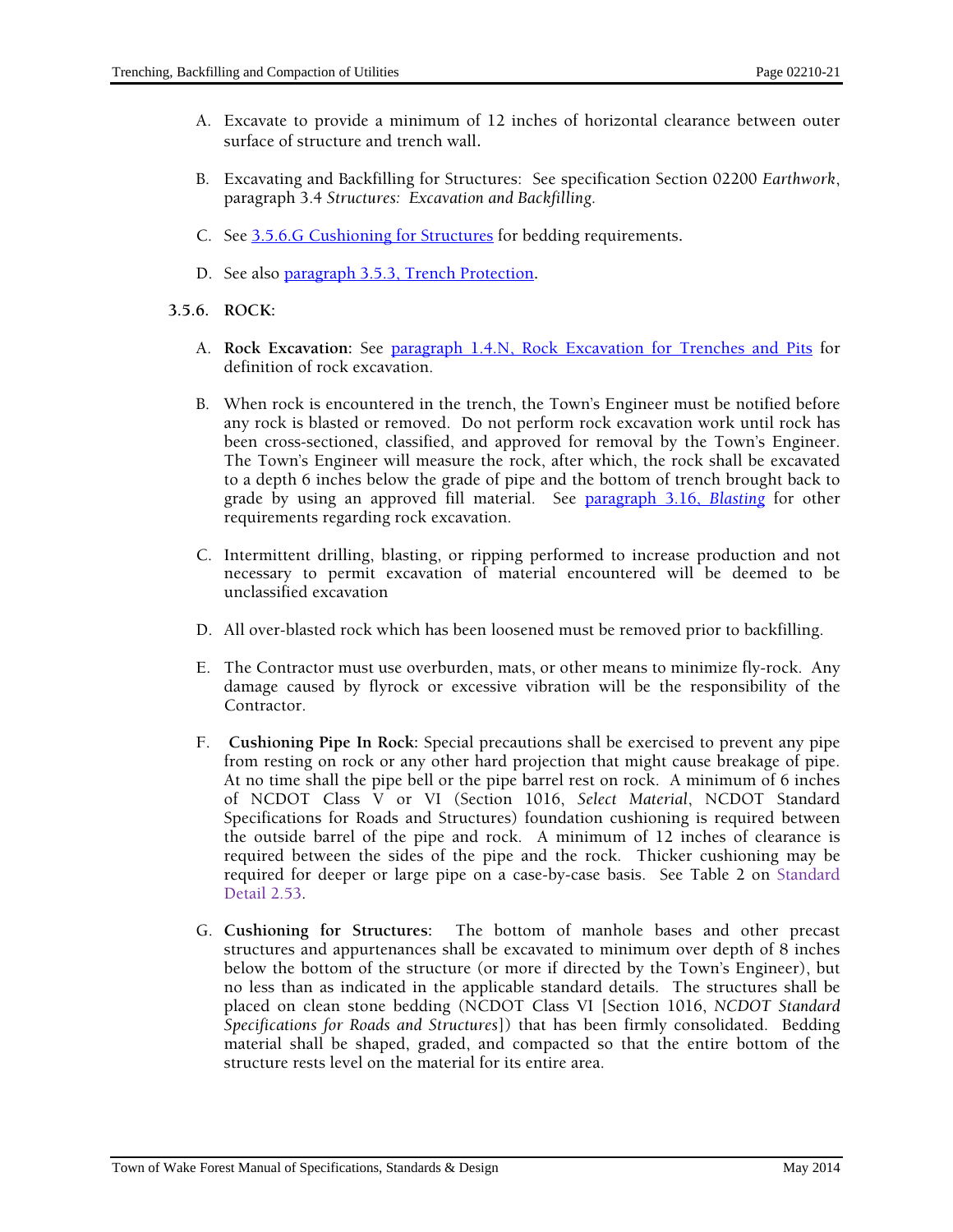- H. **Disposal of Rock:** Rock excavated from the trench shall be hauled off the site at the Contractor's expense. Borrow required to replace excavated rock shall be provided by the Contractor and shall be included in the unit price bid for rock excavation. No rocks or boulders shall be used as backfill in any part of the trench. Where rock has scattered over adjoining property as a result of blasting, the Contractor shall remove the rock and restore the area to its original condition at no cost to the Town.
- I. See also paragraph 3.5.3, Trench Protection.

#### **3.5.7. SURFACE OR GROUNDWATER IN TRENCHES/PIPE**

- A. See paragraph 3.4 *Dewatering*, of this specification.
- B. Existing or newly laid storm drainage pipe shall either be plugged and/or an appropriate sediment trap placed at the upstream end to prevent siltation at the end of a day's work.

#### **3.5.8. TRENCH SIZE/SHAPE:**

A. Trench size: Conform to the requirements of Standard Detail 2.53.

## **3.5.9. PIPE EMBEDMENT**

- A. Observe drawing notations for specifics regarding embedment conditions.
- B. Refer to specific pipe material specifications for additional embedment requirements.
- C. Note special details for drain pipes and foundation drains.

#### **3.5.10. BEDDING CONDITION**

A. Refer to the following table**.** 

| <b>Pipe Condition</b>                                     | Installation $Typea$ |
|-----------------------------------------------------------|----------------------|
| RCP in R/W (Paved Areas)                                  | Type 1 or 2          |
| RCP Outside R/W (Outside of Pavement or in Natural Areas) | Type 3 or 4          |

a See Table 2, Standard Detail 2.53.

- B. Bedding Pipe in Rock: See paragraph 3.5.6.F Cushioning Pipe in Rock, above.
- C. Bedding for Structures: See paragraph 3.5.6.G Cushioning for Structures, above.

# **3.6 BACKFILLING (MATERIALS AND METHODS)**

## **3.6.1. GENERAL:**

- A. Except as otherwise specified or directed for special conditions, backfill trenches to the ground surface with select material approved by the Engineer.
- B. Reopen trenches that have been improperly backfilled, to a depth as required for proper compaction. Refill and compact as specified, or otherwise correct to the approval of the Engineer.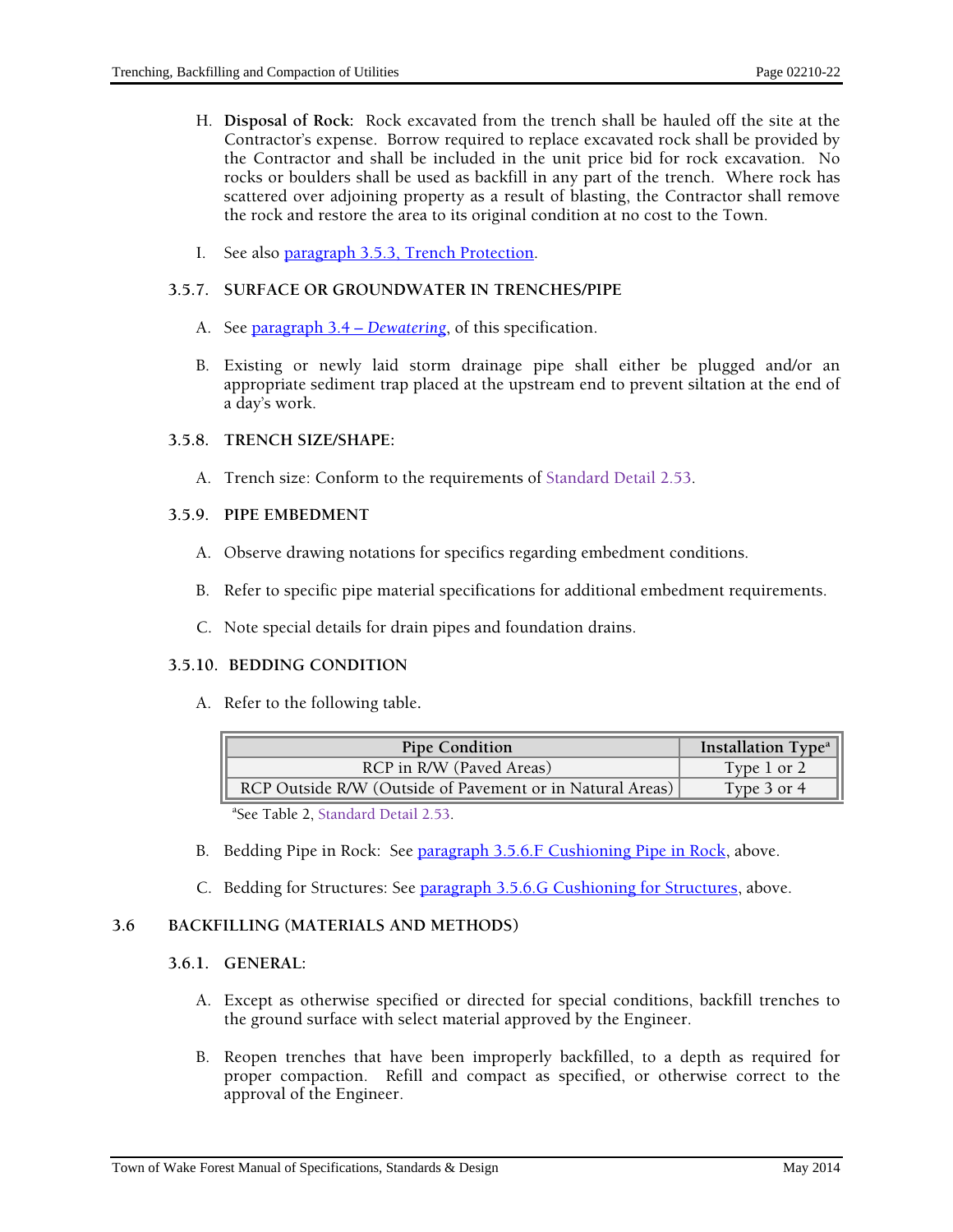- C. Do not allow or cause any of the Work performed or installed to be covered up or enclosed by work of this Section prior to required inspections, tests, and approvals.
- D. Should any of the Work be so enclosed or covered up before it has been approved, uncover all such Work and , after approvals have been made, refill and compact as specified, all at no additional cost to the Town.
- E. No separate payment shall be made for the excavation or backfilling for storm drains.
- F. Observe specific pipe manufacturer's recommendations regarding methods of backfilling and compaction.
- G. Ensure compaction of each lift to requirements stated in these specifications.
- H. All pipe areas shall be graded and maintained in such a condition that erosion or saturation will not damage the pipe bed or backfill.
- I. Pipe and fittings shall be inspected before backfilling.
- J. Unless otherwise directed or permitted by the Town's Engineer, all pipe laid shall be backfilled during the same day, and prior to the completion of the day's work, to provide a firm continuous support and covering for the pipe.
- K. Heavy equipment shall not be operated over any pipe until it has been properly backfilled and compacted with a vibratory compaction device (i.e. Rammax walk behind or infrared remote controlled trench roller/compactor (24- to 33-inch drum), NOT A PLATE TAMP) and has a minimum cover as required by the plans. Pipe that is misaligned, shows excessive settlement, or has been otherwise damaged by the Contractor's operations, shall be removed and replaced at no cost to the Town.

## **3.6.2. MATERIALS:**

- A. Use only backfill for trenches which is free from boulders, large roots, sod, other vegetation or organic matter and frozen material.
- B. See *paragraph 2.1.1 Trench Backfill Material Classification* for Select Earth Backfill and Common Trench Backfill classification. In areas of extensive rock excavation, where there is a shortage of suitable backfill, the contractor shall, at his own expense, haul suitable material in to be placed over the pipe.

# **3.6.3. METHODS:**

Provide backfill and compaction methods of following types:

- A. **Carefully Compacted SELECT EARTH BACKFILL:** Furnish carefully compacted select earth backfill where indicated on drawings and specified for trench embedment conditions and for compacted backfill conditions up to 12 inches above top of pipe. See paragraph 2.1.1.A *Soil, Bedding, and Backfill* for definition of Select Earth Backfill. Comply with the following:
	- 1) Do not backfill on muddy or frozen subgrade.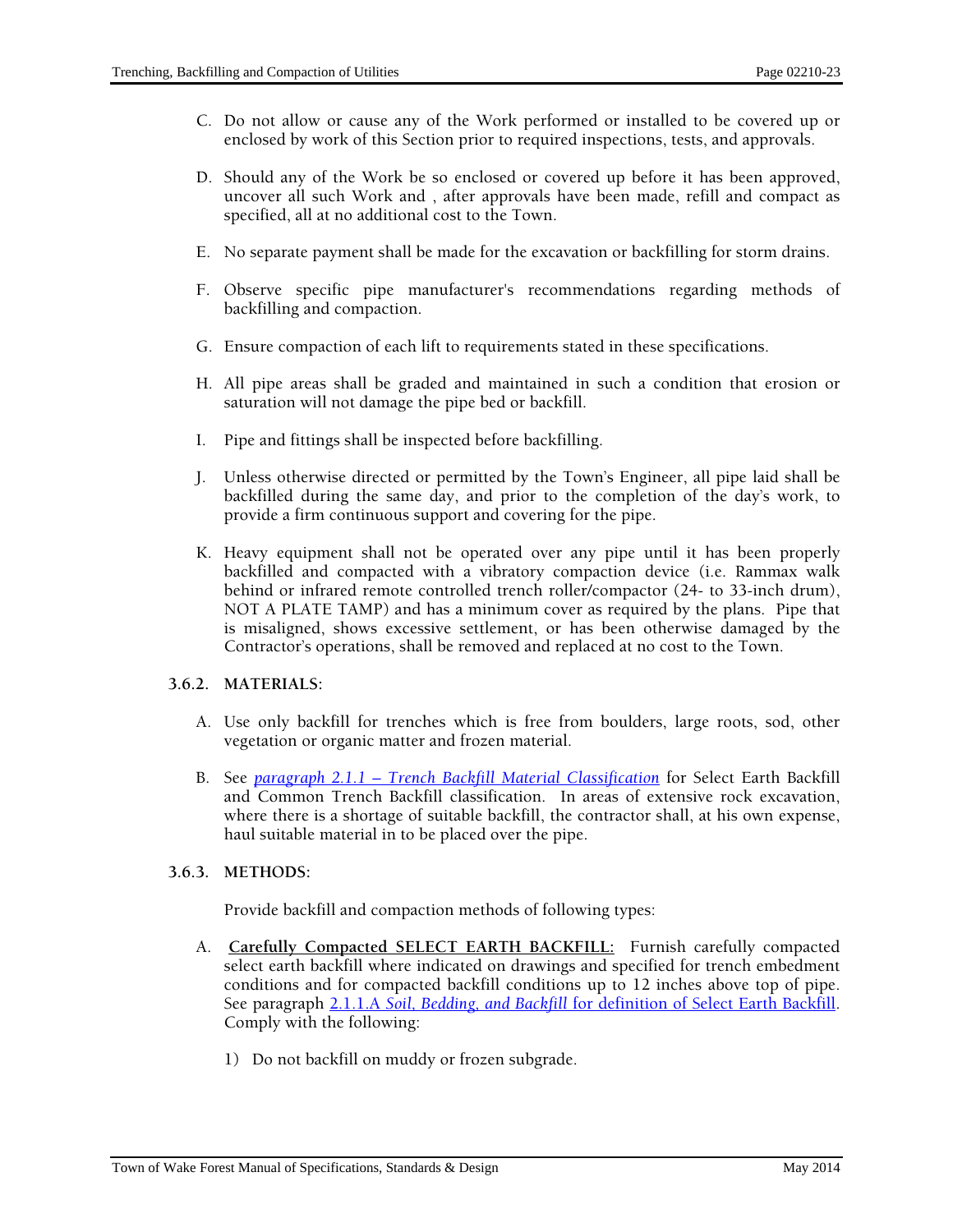- 2) Exercise extreme care in backfilling operations to avoid displacing joints and appurtenances or causing any horizontal or vertical misalignment, separation, distortion or damage to newly made joints.
- 3) The filling of the trench shall be carried on simultaneously on both sides of the pipe in such a manner that injurious side pressures do not occur such that the pipe could be displaced or dislodged.
- 4) Repair damages, distortions, or misalignments to the full satisfaction of the Town's Engineer.
- 5) Pipe shall be removed if broken or damaged during installation.
- 6) Sheeting and shoring generally should be removed only when the trench below it has become substantially filled, and every precaution shall be taken to prevent any slides of material from the sides of the trench onto or against the pipe. See paragraph 3.5.3 Trench Protection.
- 7) Unless otherwise approved by the Town's Engineer, place backfill in lifts not exceeding 8 inches (loose thickness) up to 12 inches above top of pipe.
- 8) Hand place, shovel slice, and hand tamp carefully compacted backfill solidly around pipe (see Standard Detail 2.53). Only hand tamping shall be used to compact earth around the pipeline. When the backfill has been brought to 12 inches above the top of the barrel, vibratory compaction devices (i.e. Rammax walk behind or infrared remote controlled trench roller/compactor (24- to 33-inch drum), NOT A PLATE TAMP) shall be used to compact the remainder of the soil.
- B. **COMMON TRENCH (FINAL) BACKFILL** Perform remaining backfill in accordance with drawings or as directed by the Town's Engineer. See paragraph 2.1.1.B *Trench Backfill Material* Classification for definition of Common Trench Backfill. Comply with the following:
	- 1) Unless otherwise specified or approved by the Town's Engineer, backfill the remainder of the trench, from 12 inches above the pipe to grade, with clean earth fill free of stones larger than 3 inches in diameter. Top 12 inches to be free of material greater than 1 inch. Material shall be free from all perishable and objectionable materials (organic). Before placing any backfill, all rubbish, forms, blocks, wires, or other unsuitable material shall be removed from excavation.
	- 2) The material for backfilling, unless otherwise specified, shall be Select Backfill of sand-clay mix or a material approved by the Engineer and free from stones larger than two inches (2 inches) in diameter.
	- 3) From 12 inches above the pipe to grade, the backfilling shall be placed in layers not over 8 inches thick in the street right of way and 12-inch layers outside of the street right of way compacted to a minimum density as specified in Table 2210.2. See also Table 2210.1.
	- 4) If permitted by the Engineer, after pipe has been covered to a depth of one foot, puddling may be used in the consolidation/compaction of granular backfill, and the trenches filled with water as backfilling progresses. Stones used in the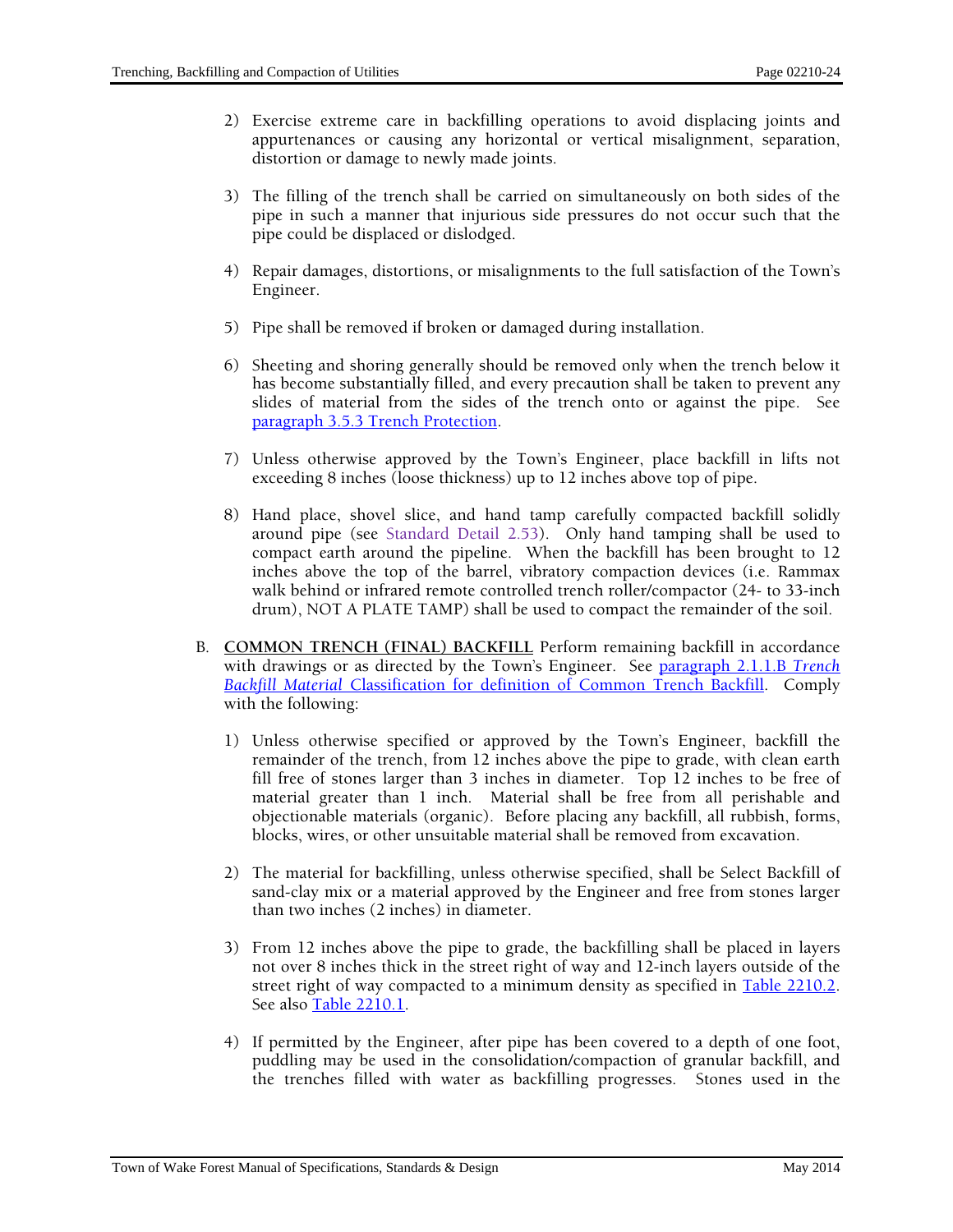puddled backfill shall not be larger than three inches (3 inches) in diameter and enough earth shall be used to fill all voids completely.

- 5) Final backfill shall be tamped with a vibratory compaction device (i.e. Rammax walk behind or infrared remote controlled trench roller/compactor (24- to 33-inch drum), NOT A PLATE TAMP). See Table 2210.2 below, for specific density requirements.
- 6) All areas within the limits designated on the drawings, including adjacent transition areas, shall be uniformly graded. The contractor shall finish surfaces within the specified tolerances with uniform levels or slopes between points where elevations or existing grades are shown.
	- a. Finish subgrade areas that are to receive topsoil. Bring such areas to within 0.10 foot of required subgrade elevations.
	- b. Shape subgrade under sidewalks to line, grade, and cross-section. Subgrade is to be brought to within 0.10 foot of required subgrade elevations.
	- c. Shape subgrade under pavement to line, grade, and cross-section. Bring to within <sup>1</sup>/<sub>2</sub> inch of required subgrade elevations.
- *7)* **Surface Protection Traffic**: The contractor shall protect newly graded areas from traffic and erosion, repair, and re-establish grade in settled, eroded, or rutted areas. Where compacted areas are disturbed by subsequent construction or adverse weather, the contractor shall scarify the surface, reshape, and re-compact to the required density.
- *8)* On Town funded projects, should the contractor fail to maintain any trench within 2 days after notice from the Town's Engineer, the Town may address/remediate the trench problem and the cost of such work may be retained from monies due the contractor. In case of emergency, the Town's Engineer may refill any dangerous trench failures or depressions without prior notice to the Contractor.
- C. **Structure Backfill:** Backfill placed within 2 feet of manholes and other special structures shall be of the same quality as that specified for backfill around water, sewer or storm drainage lines. Take care to prevent wedging action of the backfill against structure by carrying the material uniformly around the structure so approximately the same elevation is maintained in each lift. If necessary to prevent damage to structure, provide temporary bracing of structure walls. Material shall be solidly tamped with a mechanical or pneumatic tamper in such a way as to avoid damaging the structures or producing unequal pressures. The Contractor shall refill all excavations as rapidly as practical after completion of the structural work therein, or after the excavations have served their purpose.

## D. **Flowable Fill Concrete Backfill**

- 1) See paragraph 2.1.5, *Flowable Fill Concrete Backfill* for product specification.
- 2) When directed by the Engineer, the Contractor shall backfill trenches or undercut areas with flowable fill concrete plant mix. Concrete strength shall be as specified by the Engineer based on the application (excavatable vs. non-excavatable).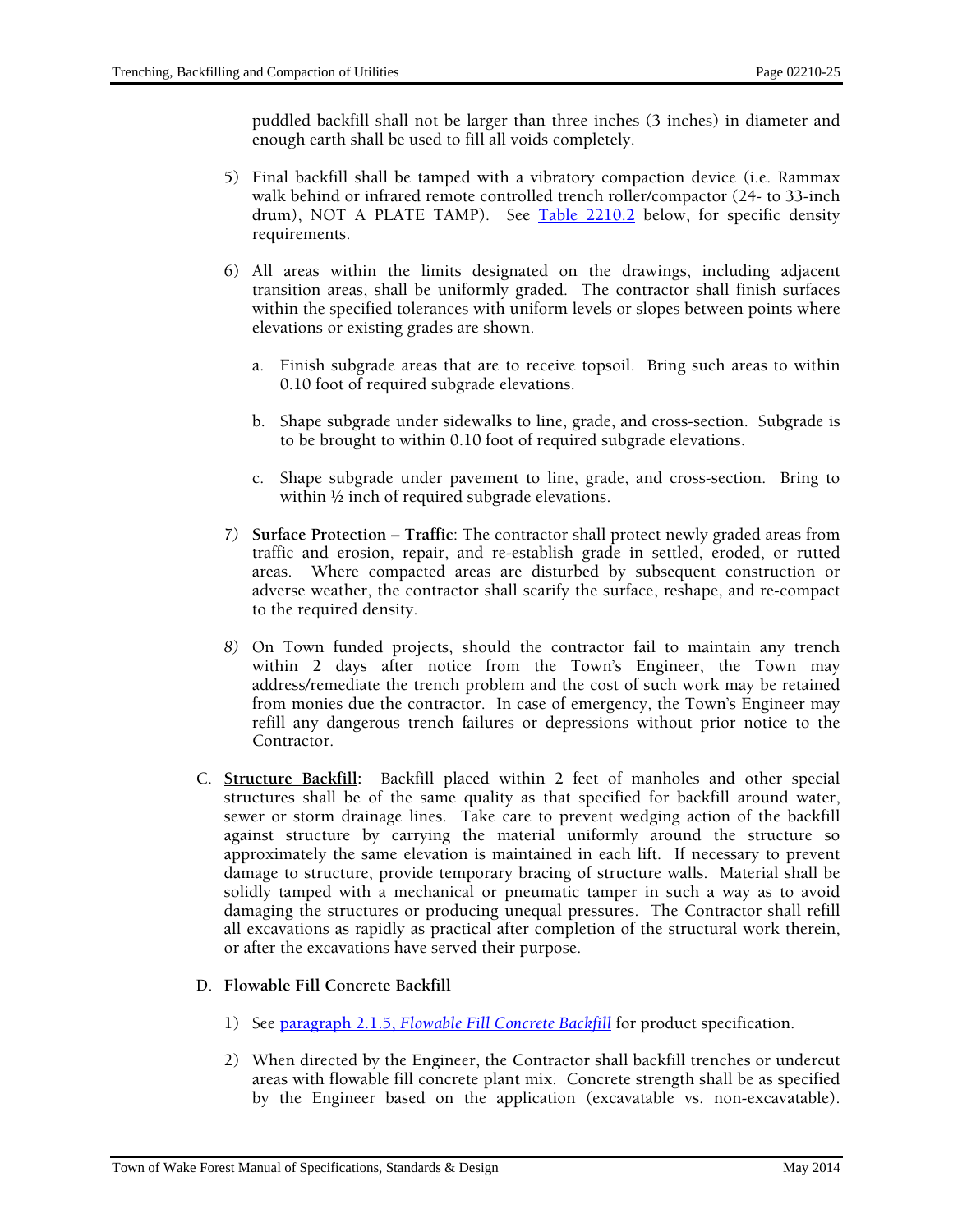Except for structural applications, traffic can be placed on mixture within an hour or two after placement. Final surfacing of pavements; however, should be delayed if possible at least 24 hours to allow for shrinkage and hydration of concrete. Settlement of 2" to 3" may occur.

3) The option to use flowable fill is open to the Contractor to reduce delay and inconvenience to traffic. However, payment for flowable fill backfill is considered incidental to the cost of construction unless either a pay item has been provided in the proposal, a change order has been approved or the Contractor is ordered by the Engineer to place flowable fill concrete as an emergency measure. Before placing flowable fill in NCDOT rights-of-way, obtain verbal approval from District Engineer's office.

#### E. **Special Method Requirements.**

1) Water flushing for consolidation is permitted with permission of Engineer only.

## **3.6.4. COMPACTION LIFTS:**

A. **Minimum Compaction Requirements:** Compaction percentages are percentages of maximum dry density as determined by indicated ASTM Standards. Unless noted otherwise on drawings or more stringently by other sections of these specifications, place and ensure degree of compaction of trench backfill and/or borrow material does not fall below the following percentages of the maximum density at optimum moisture content.

| <b>Table 2210.1</b>                                                                     |                              |  |
|-----------------------------------------------------------------------------------------|------------------------------|--|
| <b>Compaction Lift Thickness for Common Trench Backfill</b> <sup>a</sup>                |                              |  |
| <b>Lift Thickness (inches)</b>                                                          | Location                     |  |
|                                                                                         | Inside street rights-of-way  |  |
| 12                                                                                      | Outside street rights-of-way |  |
| <sup>a</sup> Carefully Compacted Select Earth Backfill lifts shall not exceed 8 inches. |                              |  |

- B. **Passing Test:** Average of 3 test results meeting the applicable provisions of Table 2210.2 (above) with no one test failing by more than -3 percentage points. Moisture content tolerance is to be within  $+/-3$  percentage points of the optimum moisture content unless otherwise specified by the Town's Engineer or Geotechnical Engineer.
- C. **Failure of compactive efforts:** If compaction efforts should fail to provide a stable subgrade in accordance with the requirements in <u>paragraph 3.6.4.B, Passing Test</u> after subgrade materials have been shaped and brought to optimum moisture, such unstable materials shall be removed to the extent directed by the Geotechnical Engineer and/or the Town's Engineer and replaced and compacted using new material and must pass compaction test prior to proceeding to the next stage of construction and at no expense to the Town.
- D. The costs associated with excavation and re-compaction of areas that have failed will be the Contractors responsibility.

#### **3.7 PIPE COVER**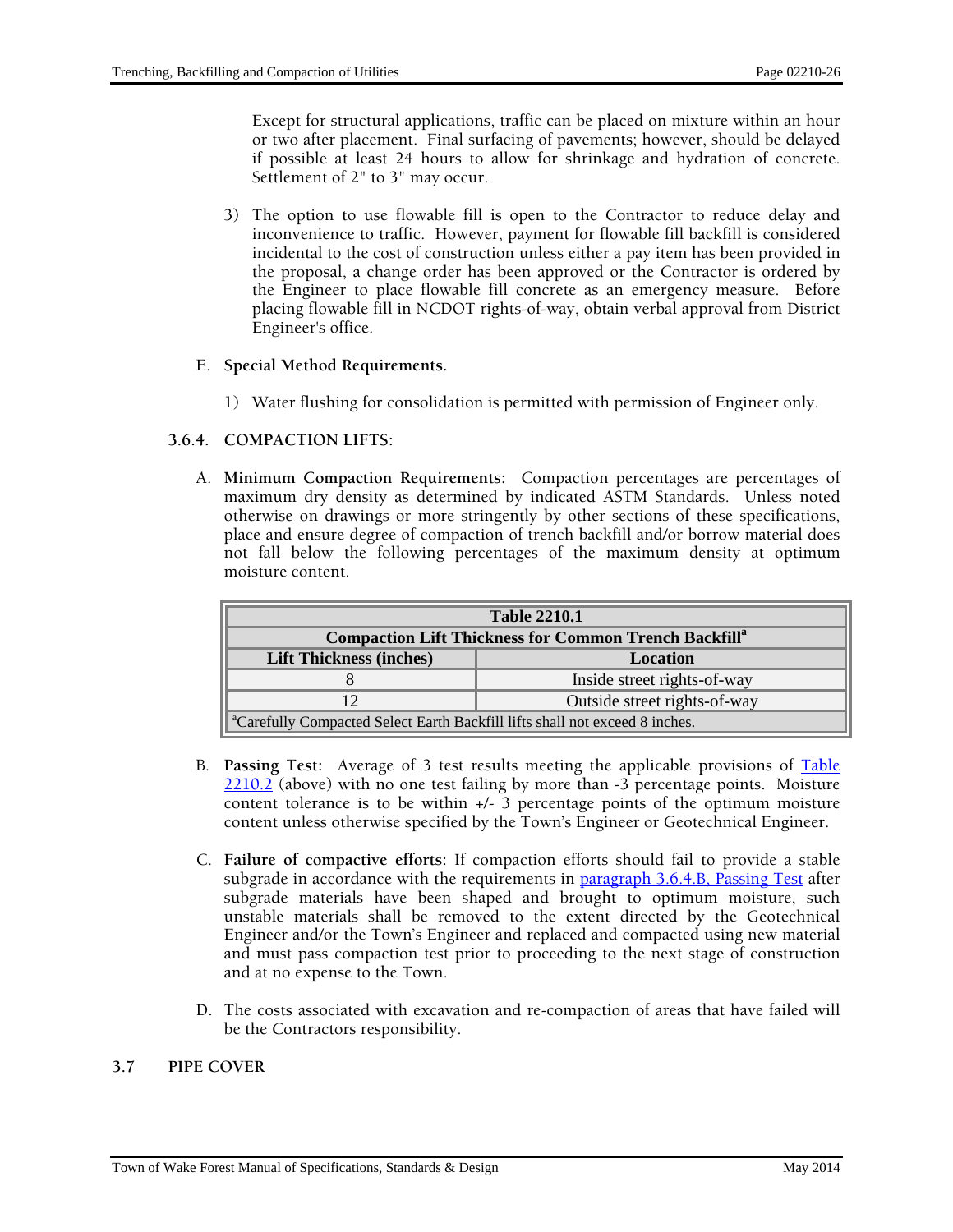- 1) Where utility runs transverse public property or are subject to governmental or utility company jurisdiction, provide depth, bedding, cover, and other requirements as set forth by legally constituted authority having jurisdiction, but in no case less than the depth shown in the Contract Documents.
- 2) Provide minimum trench depth indicated in the Fill Height Table shown in Standard Detail 2.53, **over the top** of the installed item below the finish grade or subgrade
- 3) Where the minimum cover is not provided, encase the pipe in concrete as indicated. Provide concrete with a minimum 28-day compressive strength of 2500 psi.

## **3.8 COMPACTION**

- A. Soil shall be compacted using equipment suitable for the material and the work area location. Power driven hand tampers shall be used for compacting materials adjacent to structures. Use hand tamper for re-compaction over underground utilities.
- B. **Minimum Compaction Requirements:** Place and ensure backfill and fill materials achieve an equal or "higher" degree of compaction than undisturbed materials adjacent to the work. Compaction percentages are percentages of maximum dry density as determined by indicated ASTM Standards. Unless noted otherwise on drawings or more stringently by other sections of these specifications, place and ensure degree of compaction of trench backfill and/or borrow material does not fall below the following percentages of the maximum density at optimum moisture content.

| <b>Table 2210.2</b>                                                               |                                                                                 |                                                                                                                                                           |  |
|-----------------------------------------------------------------------------------|---------------------------------------------------------------------------------|-----------------------------------------------------------------------------------------------------------------------------------------------------------|--|
| <b>Minimum Compaction Limits</b>                                                  |                                                                                 |                                                                                                                                                           |  |
| <b>Location</b>                                                                   | (Cohesive Soils)<br><b>Density</b>                                              |                                                                                                                                                           |  |
| Beneath and within<br>5 feet of buildings                                         | (standard Proctor), AASHTO T-99.                                                | 100% of the maximum dry density by ASTM D698                                                                                                              |  |
| Areas under<br>roadway pavement<br>surfaces, curb and<br>gutter, and<br>sidewalks | Top 12 inches<br>Up to within $12$<br>inches                                    | 100% of the maximum dry density<br>by ASTM D698 (standard Proctor),<br>AASHTO T-99.<br>95% of the maximum dry density by<br>ASTM D698 (standard Proctor), |  |
|                                                                                   |                                                                                 | AASHTO T-99.                                                                                                                                              |  |
| Roadway shoulders                                                                 | 95% of the maximum dry density by ASTM D698<br>(standard Proctor), AASHTO T-99. |                                                                                                                                                           |  |
| Under turf, sodded,<br>planted, or seeded<br>non-traffic areas                    | 85% of the maximum dry density by ASTM D698<br>(standard Proctor), AASHTO T-99. |                                                                                                                                                           |  |

## **3.9 TESTING**

- A. Tests shall be performed by a recognized independent testing laboratory approved by Town. The Contractor shall be responsible for excavation for testing.
- B. **Quality Assurance vs. Quality Control**: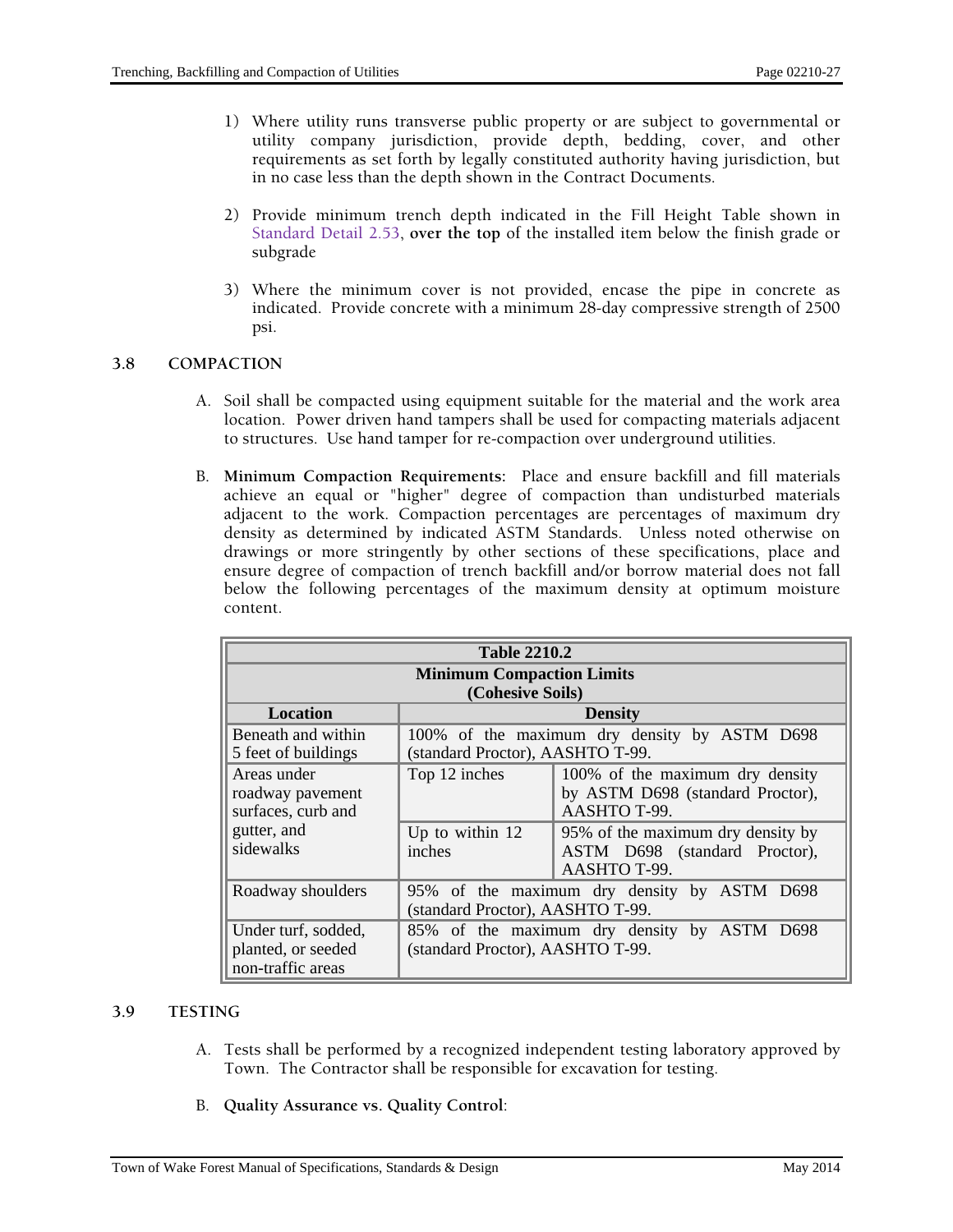- 1) Quality Assurance (QA) Testing, and the associated cost, is the responsibility of the Town. Quality Assurance testing by the Town is used to confirm that the Contractor is generally performing his/her work in compliance with these specifications and that the trench backfill complies with specified minimum compaction requirements.
- 2) **Quality Control (QC) Testing** is the necessary and required testing that is to be performed by the Contractor to assure that he/she is meeting and complying with the requirements of these specifications. The associated cost for QC testing is the Owner/Developer/Contractor's responsibility as directed by the these specifications. The contractor is also responsible for "re-testing" costs incurred by the Town when the Town's test results (tests for Quality Assurance) results in a "failure."
- 3) **Quality Control (QC) Testing for Town Funded Projects**: For Town funded projects, the Town of Wake Forest shall pay for the cost of testing. However, where backfill compaction is suspect and questionable, the material shall be removed as directed by the Town's Engineer or his representative and the area tested. If the suspect area fails to meet the prescribed minimum moisture density test requirements, the soil shall be removed, replaced, compacted and re-tested, as directed by the Town's Engineer until the backfill meets or exceeds the minimum density requirements. The Contractor shall pay for all costs associated with retesting.
- C. **Quality Assurance (QA):**

In the course of backfilling trenches for utility installations, the Town's Engineer may require "Field Density Determinations" or compaction tests. When compaction tests are called for, the Town's Engineer will determine the location of the tests and the Town shall engage a qualified testing firm to perform the test. A representative of the Town will observe tests and a copy of the test results and inspection report will be submitted by the testing firm directly to the Town's Engineer. When the tests indicate that the density failed to meet the requirements of  $Table 2210.2$ , the Contractor shall comply with paragraph 3.6.4.C, Failure of Compactive Efforts.

Payment for failed QA density tests: For Town funded projects, payment for failed inplace density tests shall be made by the Contractor by deducting the testing cost from the forthcoming retainage. For other projects in which the Town will ultimately assume ownership and maintenance, the testing costs for failed in-place density tests shall be billed directly to the Contractor.

- D. **Quality Control (QC):** The Contractor shall perform in-field density tests in accordance with **Table 2210.2**. Inspection reports shall be submitted by the testing firm directly to the Town's Engineer. See paragraph 3.6.4.B, Passing Test**.** 
	- 1) All test results shall be provided to the Town's Engineer as they become available from the testing agency.
	- 2) The Geotechnical testing firm is to perform laboratory tests (ASTM D698, standard Proctor) to establish a moisture-density relationship for all materials that are proposed to be used as fill.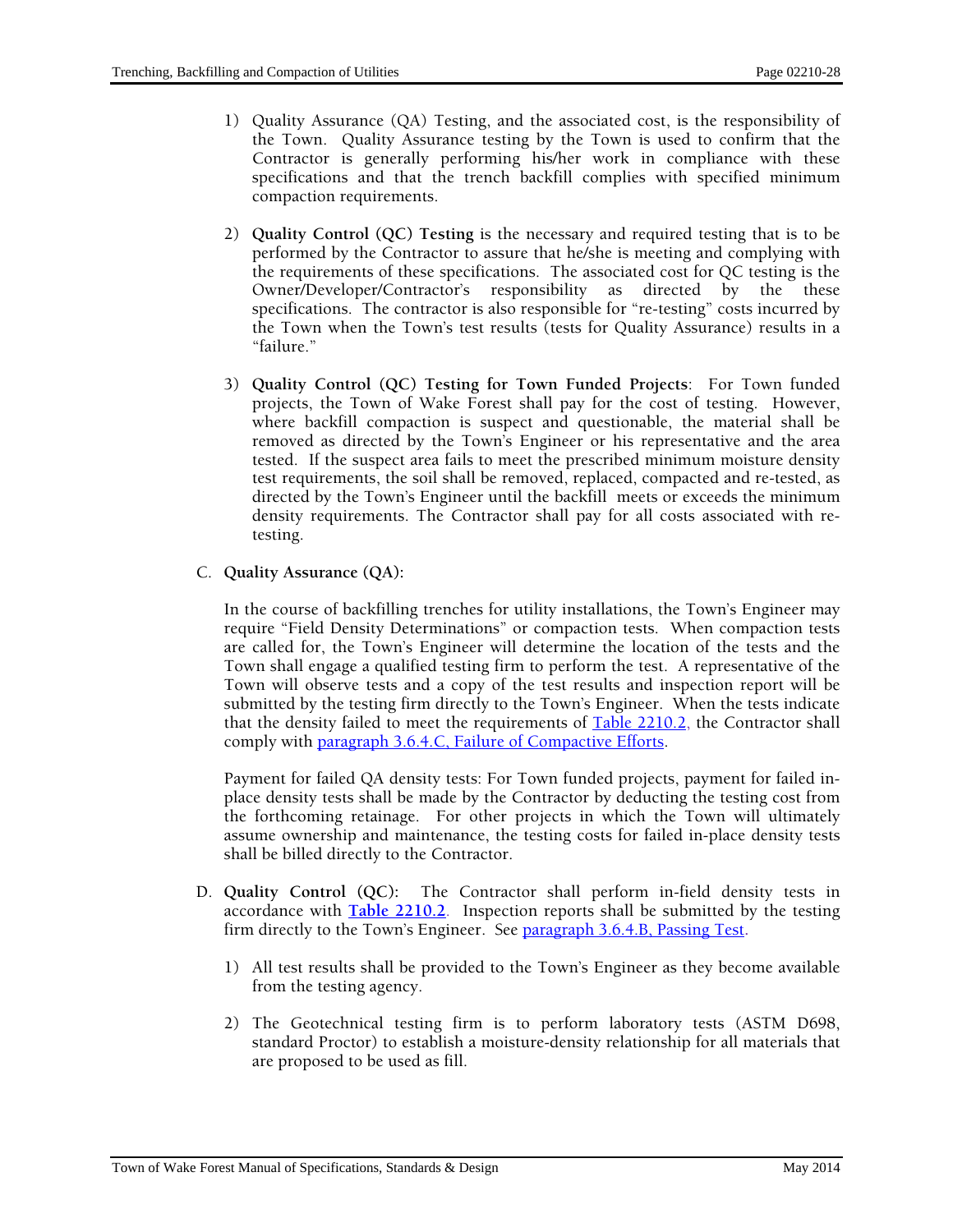3) Contractor shall give a 24-hour notice to Geotechnical testing firm for subgrade testing, subgrade confirmation, or inspections.

## E. **Testing Frequency:**

| Table 2210.3                                                                                                                                                                                                                                                 |                                                           |  |  |
|--------------------------------------------------------------------------------------------------------------------------------------------------------------------------------------------------------------------------------------------------------------|-----------------------------------------------------------|--|--|
| <b>Testing Frequency</b>                                                                                                                                                                                                                                     |                                                           |  |  |
| Location                                                                                                                                                                                                                                                     | Frequency                                                 |  |  |
| Trench areas in road<br>crossings                                                                                                                                                                                                                            | 1 test group <sup>a</sup> per road crossing, and/or       |  |  |
| Trench areas                                                                                                                                                                                                                                                 | 1 test per 100 linear feet per two feet of fill thickness |  |  |
| Exceptions:<br>Where additional tests are required to determine the extent of unacceptable<br>compaction (having been determined by the initial QA/QC test). In this case, the<br>costs for these additional tests are the responsibility of the Contractor. |                                                           |  |  |

- F. **Site Access For Testing:** Ensure the Town, at all times, has immediate access to the site for the testing of all soils related work. Ensure excavations are in a safe condition for testing personnel.
- G. Reference to Engineer in this section will imply Soils Engineer when employed by Town and directed by Engineer to undertake necessary inspections and approvals as necessary.

## **3.10 SUBSURFACE DRAINAGE**

A. Installation of subsurface drainage systems shall conform to the requirements of Section 815 – *Subsurface Drainage* of the NCDOT *Standard Specifications for Roadways and Structures.* 

## **3.11 DEPOSITION OF EXCAVATED MATERIAL**

- A. All excavated material shall be placed on one side of the trench (a minimum of 2 feet from the edge of excavation but no less that that specified/required by OSHA regulations) away from the roadway unless permission is given by the Town's representative to place it on both sides. Excavated materials shall be so placed as not to endanger the work and so that free access may be had at all times to all parts of the trench and to all fire alarm boxes, fire hydrants and gate valves on water pipes, which are located in the vicinity. Excavated material shall be placed to in such a way as to inconvenience the public as little as possible. All fences and walls shall be protected and, if damaged, shall be repaired or replaced in as good or better condition as before it was disturbed. Protect shade trees from stockpiling of material.
- B. Exercise care when stockpiling excavated material on the bank in order to prevent surcharging the bank of the trench and potentially rendering the excavation unstable.
- C. **Disposal/Wasting of Unsuitable Material:** Material of an uncompactable nature, material unsatisfactory for backfill, trash, and excess material shall be removed from project site and disposed at the Contractor's expense. Where removal of unsatisfactory material is due to negligence on the part of the Contractor (i.e. resulting from inadequate shoring or bracing, failure to dewater, improper material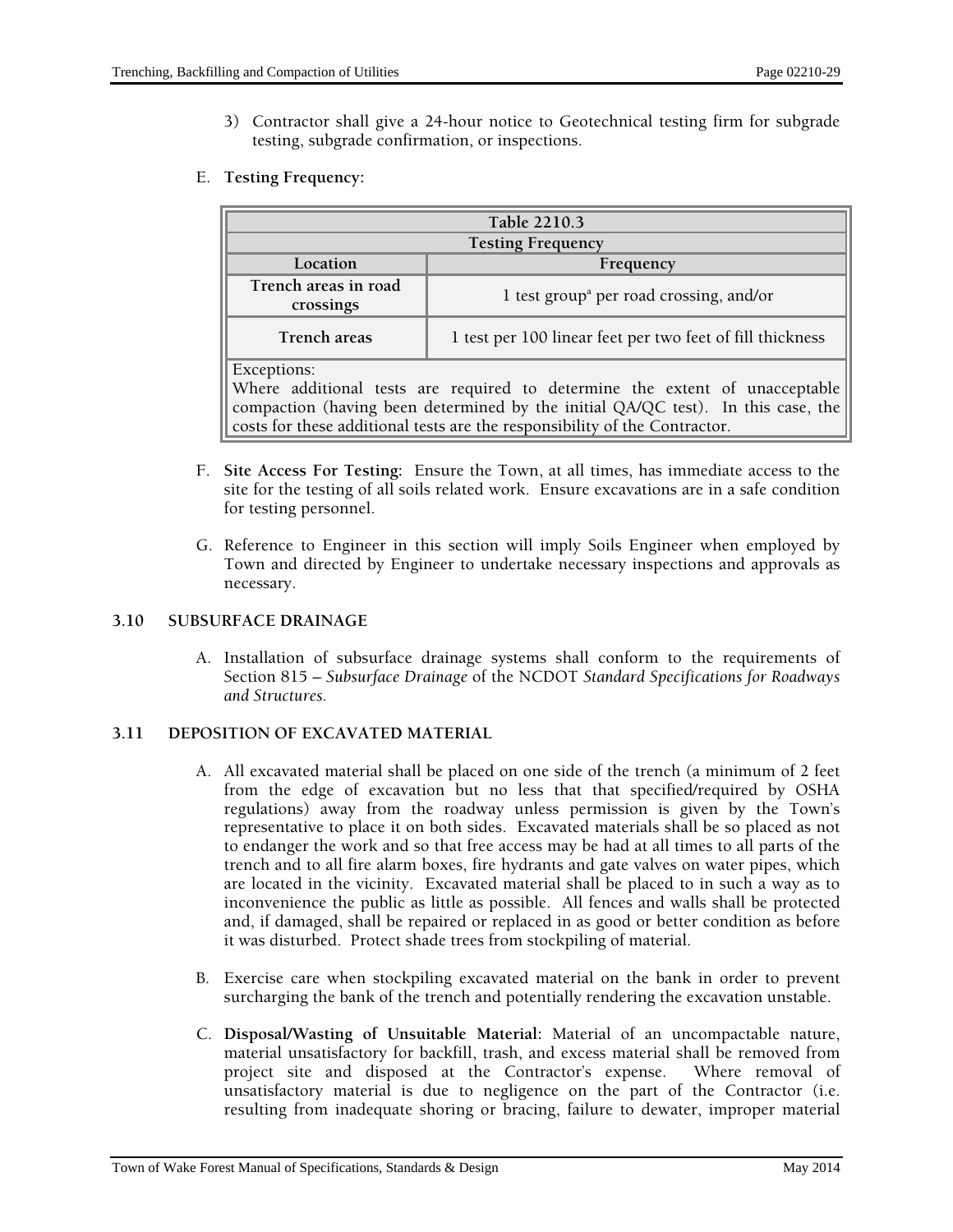storage exposing it to rain or flooding, or other failure to meet specified requirements), work shall be performed at no additional cost to the Town. If additional material is required, the contractor shall supply same from an approved borrow pit at no additional cost to the Town. Rock excavated from the trench shall be hauled off the site at the Contactors expense.

#### **3.12 PLACEMENT OF RIP RAP AND RIP RAP BEDDING**

Placement of Rip Rap and fabric shall conform to Section 876 – *Rip Rap* of the NCDOT *Standard Specifications for Roadways and Structures*, latest revision, to the requirements of NCDENR Division of Energy, Mineral and Land Resources, Land Quality Section's *North Carolina Erosion and Sedimentation Control Planning and Design Manual*, latest revision and to the details shown on the approved plans.

## **3.13 PAVEMENT REPAIR AND REPLACEMENT**

- A. **General:** This work shall consist of replacing subbase stone, and bituminous material in the street in areas where it becomes necessary to remove the original pavement for sewer, water main, and storm drainage trenches. Pavement repair shall be as shown on the drawings or as determined by the Town's Engineer. However, the pavement surface repair shall conform to the minimum requirements shown on Standard Detail 2.06. The pavement patch shall provide a uniform and smooth driving surface free of humps or depressions.
- B. **Construction in Public Rights of Way**: Storm drainage lines installed in or across NCDOT roads shall be installed in accordance with, if applicable, the requirements stipulated in the approved encroachment permit and the latest requirements of both the NCDOT *Standard Specifications for Roads and Structures* and the *Roadway Standard Drawings*. All storm drainage lines installed in or across Town streets shall be in accordance with these specifications and the applicable standard details.
- C. When it is necessary to remove the existing pavements, prepared road surfaces, sidewalks, or curbing, it shall be the responsibility of the Contractor to replace these surfaces to original or better condition. The Contractor shall be responsible for contacting the Town or the NCDOT, as applicable. Unless specified more stringently by the owner of the right of way, the backfill shall be compacted in accordance with Table 2210.2.
- D. Contractor shall replace pavement base such that the trench backfill conforms to the requirements of Standard Detail 2.06.
- E. When storm drainage lines are installed in or across roadways that have been macadamized or graveled, the Contractor shall save the gravel or stone, refill the upper 12 inches of the trench with the material, and supply sufficient new stone or gravel to return the roadway to the original grade. It shall be the Contractor's responsibility to maintain the original grade by adding gravel or ABC until the ditch is stable and the pipeline accepted by the Town. Maintain area as outlined in **paragraph** 3.6.3.B.7 – Surface Protection – Traffic.
- F. **Cutting Pavement:** See also Standard Detail 2.06 and paragraph 3.1.5 *Protection of Surface Features.* Perform cutting operations prior to installation of line to avoid excessive removal of asphalt.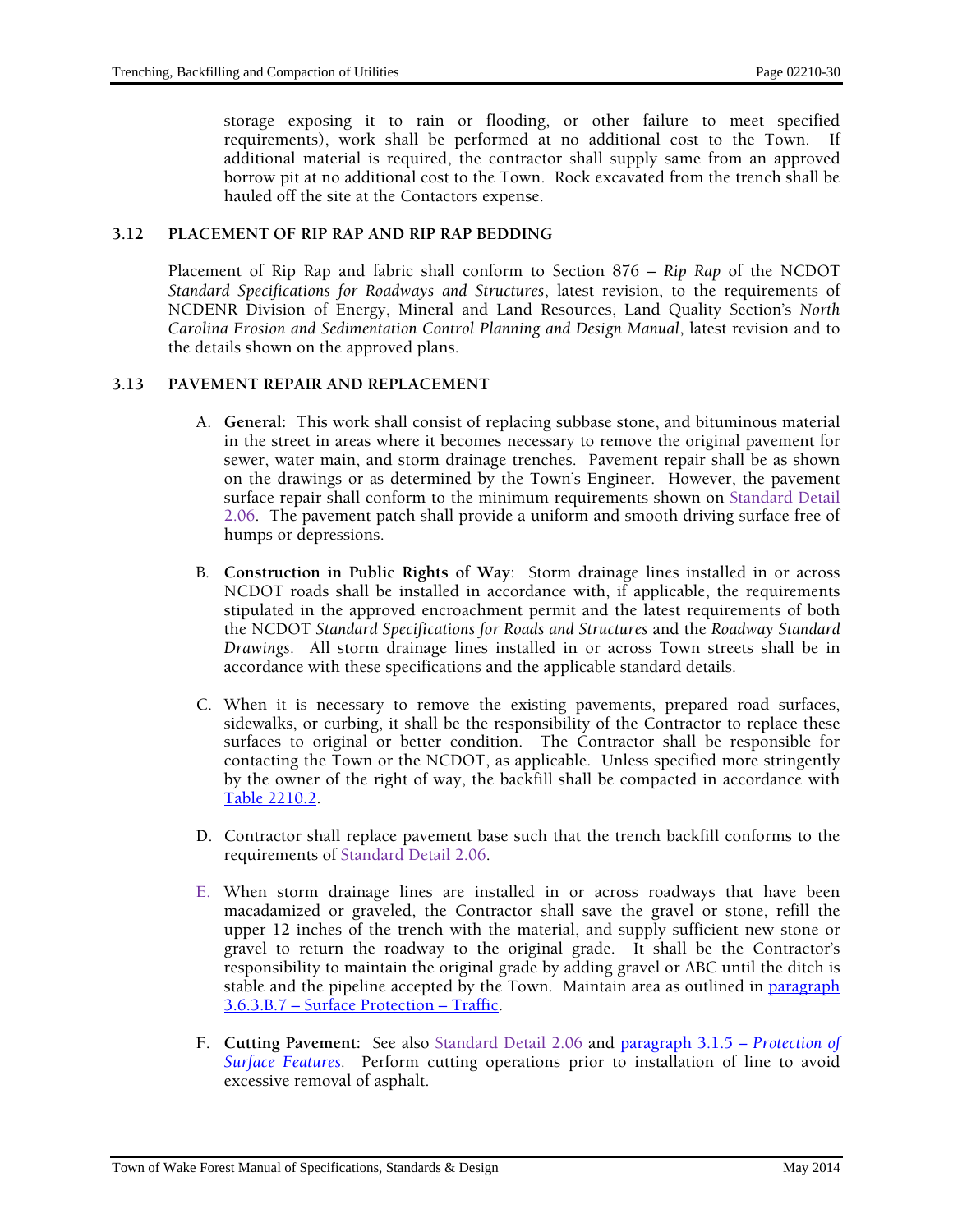G. **Protection of Pavement:** See paragraph 3.1.5 – *Protection of Surface Features***.** 

## **3.14 RAILROAD CROSSING/TRACKS**

Crossing of railroad tracks with storm drainage lines shall be by the method shown on the contract drawings and approved by the applicable Railroad Company. It is the responsibility of the Project Engineer and Contractor to contact the Railroad Company and to comply with all Railroad Company requirements for specifications, drawings, permits, etc. All storm drainage lines installed beneath railroad tracks shall be in accordance with the Railroad Company's policies, procedures, and permits requirements. The railroad right of way and track structure shall be fully restored to its original pre-existing condition and to the full satisfaction of the Railroad Company. The work shall not interrupt the use of the railroad tracks or in any way endanger the traffic on them.

#### **3.15 GROUTING**

A. Where designated on the plans or instructed by the Engineer, low strength tunnel slurry grouting shall be employed to fill voids, under floors, behind walls or behind tunnel liners.

#### B. **Methods**

- 1) Limestone Screening and Cement Method: The Contractor shall mix one part cement to 6 parts limestone screenings to form a slurry paste. Limestone dust or baghouse dust is best and may be obtained from quarry sources such as Georgia Marble. To this mixture add 1/3 lb. of a water reducing agent or super plasticizer to each 100 lbs. of cement. Keep water content low to minimize shrinkage. Pump or pour slurry into voids.
- 2) Fly Ash and Cement Method: The Contractor shall mix six parts fly ash with one part cement to form a flowable paste. To this mixture add 1/3 lb. of a water reducing agent or super plasticizer to each 100 lbs. of cement to reduce shrinkage. Do not add sand as it will segregate to the bottom of the slurry. Keep water content low to minimize shrinkage. Pump or pour slurry into voids.
- 3) Specco Polyurethane (Expanding Foam) Grout: Where directed by the Engineer, drill or core holes through floor or walls. Lightly spray or dampen the surface behind the structure with water, if it is not already damp. (Do not flood or pond water - a thin layer of moisture is all that is needed).

Using Specco Polyurethane Grout, pour slowly the premixed two-part mixture of urethane grout into the injection holes. The grout will begin to expand in about 30 to 60 seconds after contact with the water to 10 to 15 times its original volume. The volume of urethane used should not exceed 1/10 the total volume of the void being filled. Make sure that the hole and the area outside the hole is dry to prevent premature foaming or hole closure.

Hole placing should be coordinated with the Engineer and the foam manufacturer.

Specco "U-Mix" Polyurethane Grout can be obtained from Specco Industries, Chicago, Illinois. Approximate bearing strength is 100 psf.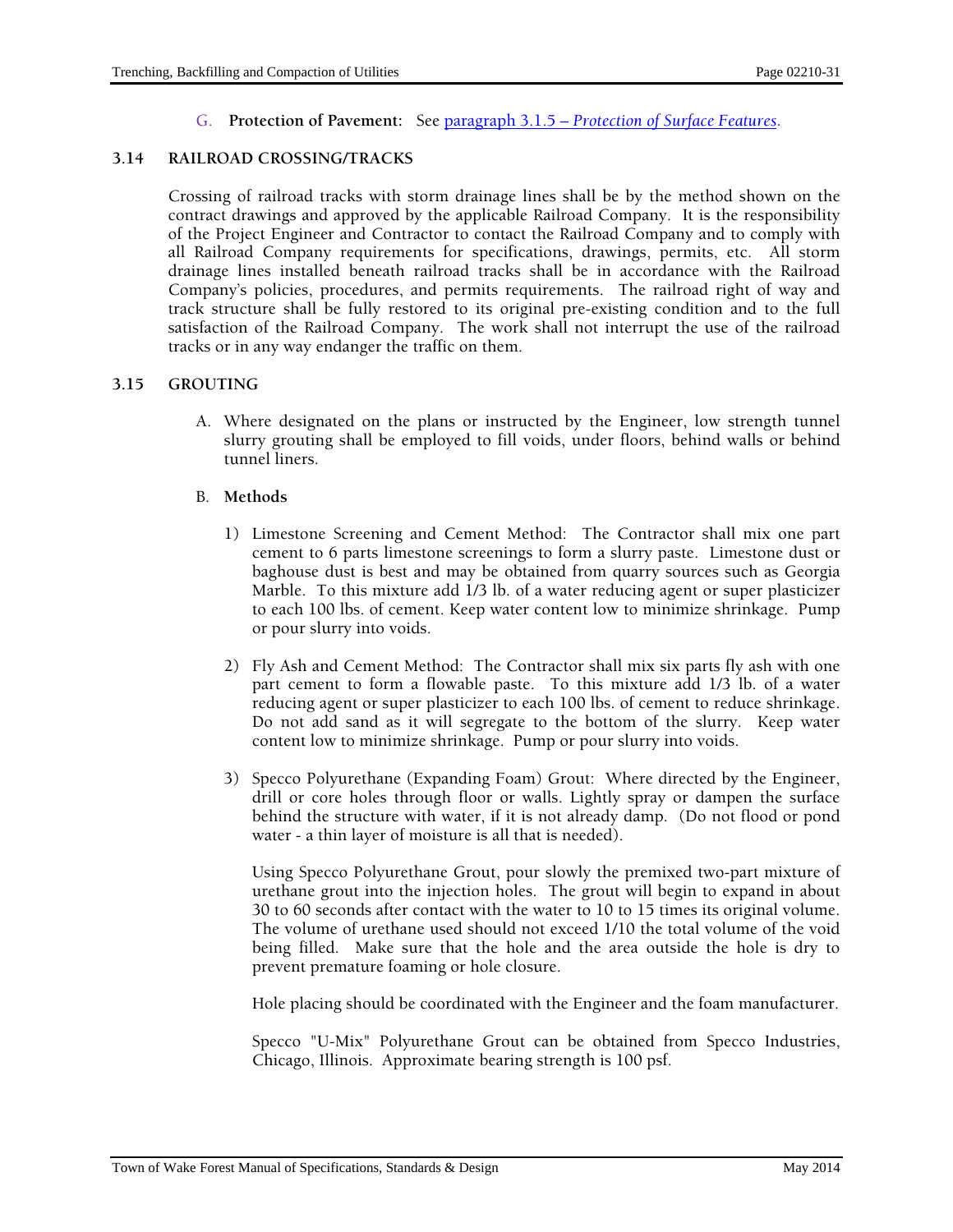4) Once the voids are full, clean out the ports or holes and seal off hole. For concrete floors or walls, use Five Star General Purpose Non-Shrink Grout. For steel tunnel liners, cap off with liner plate or plugs.

#### **3.16 BLASTING**

#### **3.16.1. GENERAL**

- A. Contact the town of wake forest inspections department.
- B. Payment: Rock excavation shall be paid for the actual excavation volume up to a maximum of 5 foot in width for pipes with an I.D. of 42" or less. For pipe I.D.'s greater than 42", add 18" to the pipe I.D. This method assumes that for pipes larger than 24" that the pipes are backfilled to the spring line with either #57 or #67 clean stone. See Trench Payment Detail.

Trench backfill replacing rock excavation shall be on-site select material or, if not available on-site, off-site select structural trench backfill. See Standard Detail 2.53.

#### **3.17 DUST CONTROL**

The contractor shall control dust throughout the life of the project within the project area and at all other areas affected by the construction of the project, including, but not specifically limited to, unpaved roads, haul roads, access roads, disposal sites, borrow and materials sources and production sites. Dust control shall not the considered effective where the amount of dust creates a potential or actual unsafe condition, public nuisance, or condition endangering the value, utility, or appearance of any property.

The contractor shall be required to sprinkle with water or to apply dust-allaying materials. Dust control is considered incidental and shall be carried out at the contractor's expense.

## **3.18 MATERIAL OWNERSHIP ELECTIVE**

- A. If the Town elects, all excess suitable material from excavation, which is not required for proper backfilling of the trenches, is the property of the Town of Wake Forest and such spoil shall be loaded and trucked by the Contractor to a designated dumping area as directed by the Town's Engineer. However, verify the Town's need and destination before bidding the project. If not stated elsewhere in the proposal, assume point of disposal is within a 5-mile radius of site of origin of excavation.
- B. If the Town advises that they will not want the material, dispose of material in accordance with the requirements outlined elsewhere in these specifications. The cost of off-site disposal is to be included in the cost of excavation. No extra pay for off-site disposal of material.
- C. Costs of disposal shall include all costs for permitting of waste site, erosion control, etc. as may be applicable in accordance with current laws in affect relating to waste disposal.
- D. No payment for overhaul will be allowed under 2,500 feet.
- E. A mining permit may be required.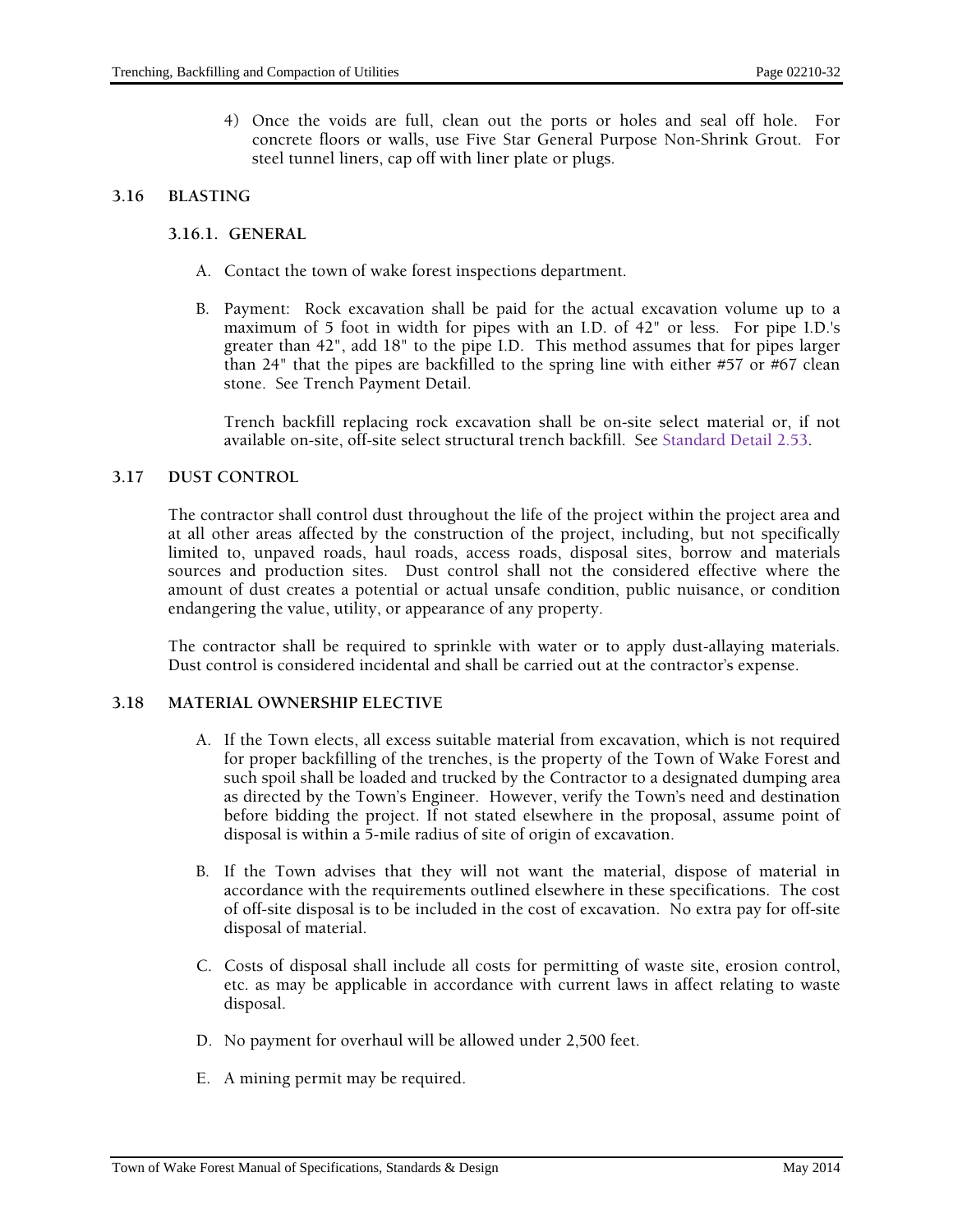## **3.19 CLEANUP AND RESTORATION OF SITE**

- A. During the progress of the work, the Contractor shall keep the premises and the vicinity of the work clear from unsightly and disorderly piles of debris. Suitable locations shall be specified for the various construction materials and for debris. The materials shall be kept in their storage locations, except as needed for the work and debris shall be promptly and regularly collected and deposited in the specified location.
- B. Upon completion of section of pipeline and appurtenances, the Contractor shall fine grade the ground adjacent thereto, removing all surplus excavated material, leaving the area free from surface irregularities. He shall dispose of all surplus material, dirt, and rubbish from the site; and shall keep the site free of mud and dust to the satisfaction of the Town's Engineer. The contractor may be required to flush or sprinkle the street to prevent dust nuisance and/or sweep the street to remove mud or debris.
- C. When working on the shoulders of paved roads, the Contractor shall keep the pavement clean of all loose earth, dust, mud, gravel, etc., and shall restore road surfaces, shoulders, and ditches as required by either the NCDOT or the right-of-way owner.
- D. Grading Easements: Easements shall be graded to have cross slopes of 4% or less. The ground surfaces of easements shall be graded and cleared in such a way to promote proper drainage and allow mowing by vehicular equipment without damage to equipment from rock(s) and other debris.
- E. After all work is completed, the contractor shall remove all tools and other equipment, leaving the site free, clean, and in good condition.
- F. The contractor shall keep the surface over and along the trenches and other excavation in a safe and satisfactory condition during the progress of the work and for a period of one year after the work has been completed. He shall be held responsible for any accidents that may occur on the account of the defective condition of such surface.
- G. No area shall be disturbed until an Erosion Control Permit has been obtained and a preconstruction conference conducted. Once the site has been stabilized, the Contractor shall remove all erosion control measures and stabilize disturbed areas as required by the approved plans/permit.
- H. Work is only to be performed within a dedicated easement or right-of-way. No disturbance of private property shall be permitted without first obtaining written permission from the property owner.

## **3.20 SALVAGE OF USEABLE MATERIALS**

All materials such as paving blocks, brick, castings, pipe etc., removed during excavation that is useable on this project shall be used after approval of its use by the Engineer. Such material shall be stockpiled on site. Unnecessary abuse and damage to these items shall be the Contractors responsibility and the cost of replacement deducted from the Contract. Any roadside driveway pipe in public or private streets belongs to the abutting property Towns.